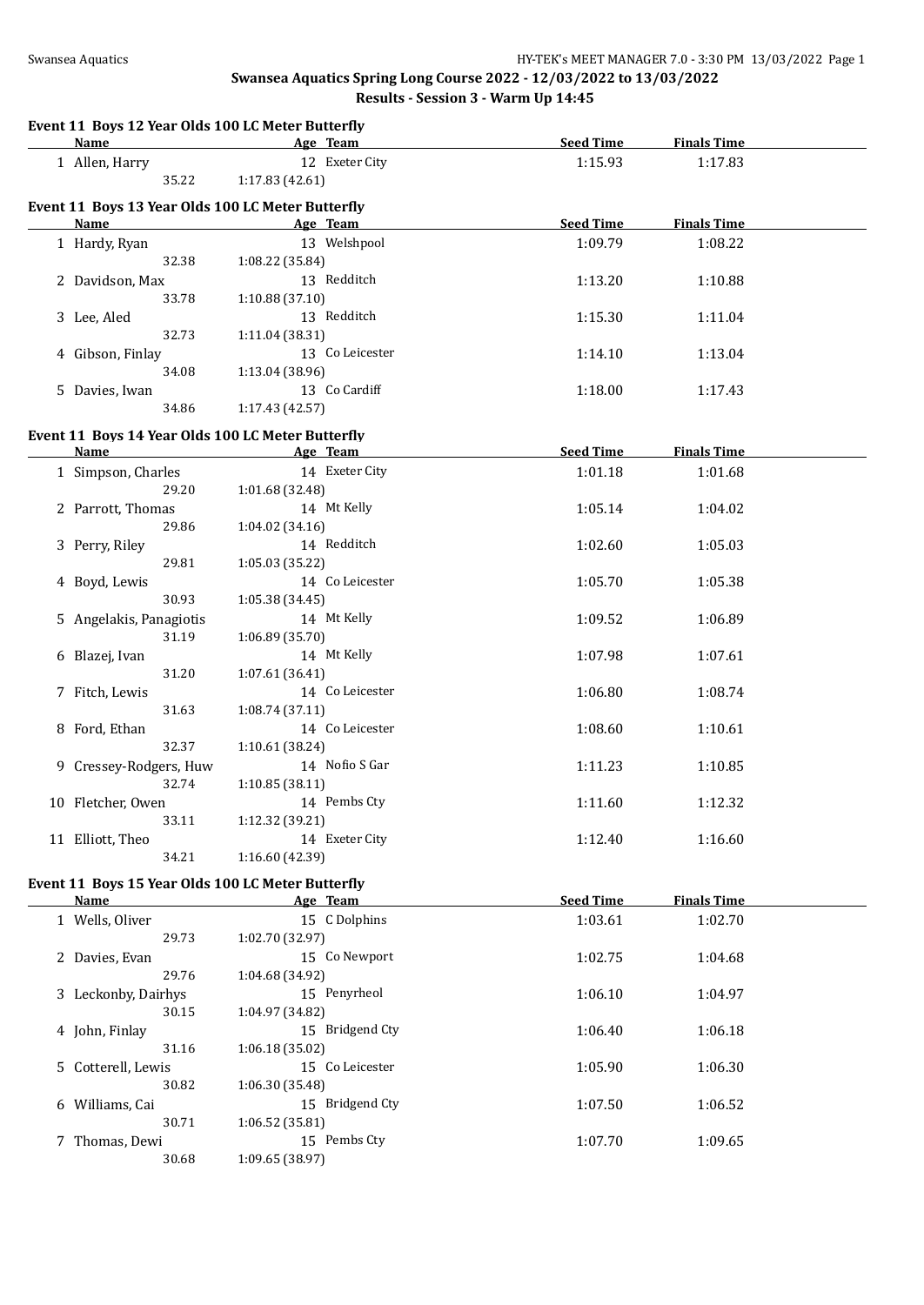#### **(Event 11 Boys 15 Year Olds 100 LC Meter Butterfly)**

| <u>Name</u>                                               |                 | Age Team        | <b>Seed Time</b> | <b>Finals Time</b> |  |
|-----------------------------------------------------------|-----------------|-----------------|------------------|--------------------|--|
| 8 Fleet, Harry                                            |                 | 15 Co Leicester | 1:10.50          | 1:09.94            |  |
| 31.95                                                     | 1:09.94 (37.99) |                 |                  |                    |  |
|                                                           |                 |                 |                  |                    |  |
| Event 11 Boys 16 Year Olds 100 LC Meter Butterfly<br>Name |                 | Age Team        | <b>Seed Time</b> | <b>Finals Time</b> |  |
|                                                           |                 | 16 Mt Kelly     |                  |                    |  |
| 1 Mason, Alex<br>27.20                                    | 59.48 (32.28)   |                 | 59.40            | 59.48              |  |
|                                                           |                 | 16 Bridgend Cty | 59.38            | 59.50              |  |
| 2 James, Tristyn<br>27.61                                 | 59.50 (31.89)   |                 |                  |                    |  |
| 3 Reeve, Dylan                                            |                 | 16 Mt Kelly     | 58.87            | 59.80              |  |
| 27.71                                                     | 59.80 (32.09)   |                 |                  |                    |  |
| 4 Moore, George                                           |                 | 16 Co Leicester | 1:01.30          | 1:00.39            |  |
| 28.52                                                     | 1:00.39 (31.87) |                 |                  |                    |  |
| 5 Tunstall, Luke                                          |                 | 16 Mt Kelly     | 1:02.16          | 1:00.92            |  |
| 28.02                                                     | 1:00.92 (32.90) |                 |                  |                    |  |
| 6 Major, Sebastian                                        |                 | 16 Co Newport   | 1:01.61          | 1:01.11            |  |
| 28.80                                                     | 1:01.11 (32.31) |                 |                  |                    |  |
| 7 Edwards, Owain                                          |                 | 16 Mt Kelly     | 1:00.29          | 1:03.49            |  |
| 28.93                                                     | 1:03.49 (34.56) |                 |                  |                    |  |
| 8 Fowler, Joseph                                          |                 | 16 Rct Squad    | 1:04.93          | 1:04.86            |  |
| 30.09                                                     | 1:04.86 (34.77) |                 |                  |                    |  |
| 9 Burkett, Maximus                                        |                 | 16 Swansea Aq   | 1:03.50          | 1:05.03            |  |
| 30.86                                                     | 1:05.03 (34.17) |                 |                  |                    |  |
| 10 Hedge, Thomas                                          |                 | 16 Swansea Aq   | 1:05.50          | 1:08.88            |  |
| 31.40                                                     | 1:08.88 (37.48) |                 |                  |                    |  |
| Event 11 Boys 17 & Over 100 LC Meter Butterfly            |                 |                 |                  |                    |  |
| Name                                                      |                 | Age Team        | <b>Seed Time</b> | <b>Finals Time</b> |  |
| 1 Fraser, Lewis                                           |                 | 21 Swansea Uni  | 53.03            | 54.68              |  |
| 25.26                                                     | 54.68 (29.42)   |                 |                  |                    |  |
| 2 Clampett, Freddy                                        |                 | 23 Swansea Uni  | 55.18            | 55.83              |  |
| 26.47                                                     | 55.83 (29.36)   |                 |                  |                    |  |
| 3 Gallagher, Dylan                                        |                 | 18 Swansea Aq   | 55.56            | 55.86              |  |
| 26.42                                                     | 55.86 (29.44)   |                 |                  |                    |  |
| 4 Edwards, Rhys                                           |                 | 19 Swansea Uni  | 54.58            | 56.09              |  |
| 26.54                                                     | 56.09 (29.55)   |                 |                  |                    |  |
| 5 Rodriguez, Antonio                                      |                 | 17 Swansea Aq   | 56.15            | 57.40              |  |
| 26.97                                                     | 57.40 (30.43)   |                 |                  |                    |  |
| 6 White, Alec                                             |                 | 20 Swansea Uni  | 56.83            | 57.87              |  |
| 26.51                                                     | 57.87 (31.36)   |                 |                  |                    |  |
| 7 Burton, Luke                                            |                 | 18 Swansea Aq   | 58.85            | 58.74              |  |
| 27.54                                                     | 58.74 (31.20)   |                 |                  |                    |  |
| 8 Dickson, Thomas                                         |                 | 17 Portsmouth N | 58.40            | 59.03              |  |
| 27.55                                                     | 59.03 (31.48)   |                 |                  |                    |  |
| 9 Richards, Owen                                          |                 | 21 Swansea Aq   | 58.09            | 1:00.15            |  |
| 28.27                                                     | 1:00.15 (31.88) |                 |                  |                    |  |
| 10 Morris, Alexander                                      |                 | 22 Swansea Aq   | 56.85            | 1:00.41            |  |
| 27.46                                                     | 1:00.41 (32.95) |                 |                  |                    |  |
| 11 Therapontos, Giorgos                                   |                 | 19 Swansea Aq   | 56.89            | 1:01.00            |  |
| 27.90                                                     | 1:01.00(33.10)  |                 |                  |                    |  |
| 12 Cressey-Rodgers, Ioan                                  |                 | 17 Nofio S Gar  | 1:02.30          | 1:01.02            |  |
| 28.76                                                     | 1:01.02 (32.26) |                 |                  |                    |  |
| 13 Stefanski, Oskar                                       |                 | 20 Swansea Uni  | 1:03.70          | 1:03.59            |  |
| 29.30                                                     | 1:03.59 (34.29) |                 |                  |                    |  |
| 14 Townsend, Sam                                          |                 | 17 Mt Kelly     | 1:02.20          | 1:05.20            |  |
| 28.01                                                     | 1:05.20 (37.19) |                 |                  |                    |  |
| 15 Westwood, Owen                                         | 1:06.95 (36.72) | 17 Wyre Forest  | 1:03.40          | 1:06.95            |  |
| 30.23                                                     |                 |                 |                  |                    |  |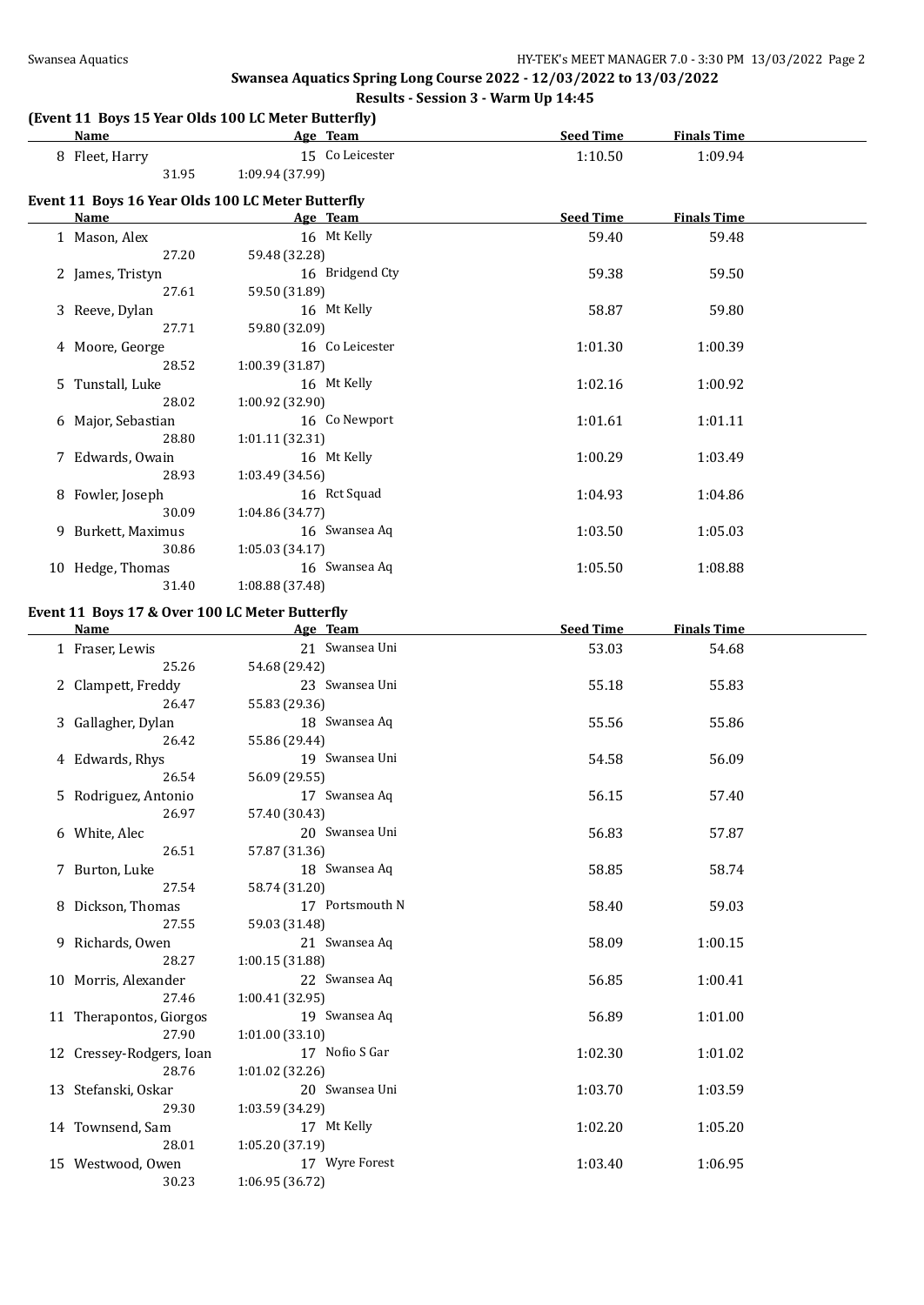| Event 11 Boys 100 LC Meter Butterfly Multi-Class   |                              |                                     |                            |                       |  |
|----------------------------------------------------|------------------------------|-------------------------------------|----------------------------|-----------------------|--|
| <b>Name</b>                                        | <b>Example 2</b> Age Team    |                                     |                            | Seed Time Finals Time |  |
| 1 Navarro-Barber, Tomas S9                         |                              | 17 Portsmouth N                     | 1:17.80                    | 1:16.77               |  |
| 33.89                                              | 1:16.77 (42.88)              |                                     |                            |                       |  |
| Event 12 Girls 11 Year Olds 200 LC Meter Freestyle |                              |                                     |                            |                       |  |
| <b>Name</b>                                        | <b>Example 2016</b> Age Team |                                     | Seed Time                  | <b>Finals Time</b>    |  |
| 1 Nichols, Grace                                   |                              | 11 Pembs Cty                        | 2:34.40                    | 2:27.74               |  |
| 34.70                                              | 1:12.28 (37.58)              | 1:50.30 (38.02)                     | 2:27.74 (37.44)            |                       |  |
| 2 Marshall, Ffion                                  |                              | 11 Co Cardiff                       | 2:39.47                    | 2:35.41               |  |
| 35.66                                              | 1:15.24(39.58)               | 1:56.18(40.94)                      | 2:35.41 (39.23)            |                       |  |
| 3 Davidson, Abigail                                | 11 Redditch                  |                                     | 2:40.50                    | 2:39.63               |  |
| 37.07                                              | 1:17.46 (40.39)              | 1:59.17 (41.71)                     | 2:39.63 (40.46)            |                       |  |
| 4 Griffiths, Cerys                                 |                              | 11 Pembs Cty                        | 2:50.30                    | 2:45.78               |  |
| 37.32                                              |                              | $1:20.08(42.76)$ $2:03.84(43.76)$   | 2:45.78 (41.94)            |                       |  |
| Event 12 Girls 12 Year Olds 200 LC Meter Freestyle |                              |                                     |                            |                       |  |
| Name                                               |                              | <b>Example 2018</b> Age Team        | <b>Example 2 Seed Time</b> | <b>Finals Time</b>    |  |
| 1 Geach, Libbie                                    |                              | 12 Swansea Aq                       | 2:21.84                    | 2:18.11               |  |
| 31.71                                              |                              | $1:07.11(35.40)$ $1:43.48(36.37)$   | 2:18.11 (34.63)            |                       |  |
| 2 Smith, Darcey                                    |                              | 12 Portsmouth N                     | 2:19.70                    | 2:18.91               |  |
| 32.10                                              |                              | $1:07.92$ (35.82) $1:44.25$ (36.33) | 2:18.91 (34.66)            |                       |  |
| 3 Oxley, Jessica                                   |                              | 12 Co Leicester                     | 2:22.30                    | 2:24.12               |  |
| 32.80                                              |                              | $1:08.84(36.04)$ $1:47.09(38.25)$   | 2:24.12 (37.03)            |                       |  |
| 4 Davies, Brianna                                  | 12 Mt Kelly                  |                                     | 2:24.24                    | 2:25.78               |  |
| 34.42                                              |                              | $1:11.41(36.99)$ $1:49.32(37.91)$   | 2:25.78 (36.46)            |                       |  |
| 5 Handley, Evie                                    |                              | 12 Exeter City                      | 2:29.00                    | 2:27.05               |  |
| 34.31                                              |                              | 1:11.80 (37.49) 1:49.78 (37.98)     | 2:27.05 (37.27)            |                       |  |
| 6 Dwyfor-Clark, Efa                                |                              | 12 Swim Gwynedd                     | 2:32.55                    | 2:30.46               |  |
| 34.55                                              |                              | $1:13.78(39.23)$ $1:53.31(39.53)$   | 2:30.46 (37.15)            |                       |  |
| 7 Williams, Marys                                  |                              | 12 Swansea Aq                       | 2:39.00                    | 2:32.37               |  |
| 34.73                                              |                              | $1:14.10(39.37)$ $1:54.20(40.10)$   | 2:32.37 (38.17)            |                       |  |
| 8 Hill, Jessica                                    |                              | 12 Exeter City                      | 2:36.29                    | 2:37.87               |  |
| 36.01                                              |                              | $1:16.81(40.80)$ $1:57.74(40.93)$   | 2:37.87 (40.13)            |                       |  |
| 9 Hitchin, Millie                                  | 12 Repton                    |                                     | 2:33.51                    | 2:38.01               |  |
| 36.34                                              |                              | $1:16.92(40.58)$ $1:59.64(42.72)$   | 2:38.01 (38.37)            |                       |  |
| Event 12 Girls 13 Year Olds 200 LC Meter Freestyle |                              |                                     |                            |                       |  |
| Name Age Team                                      |                              |                                     | <b>Seed Time</b>           | <b>Finals Time</b>    |  |
| 1 Owen, Gracie                                     | 13 Neath                     |                                     | 2:18.59                    | 2:16.67               |  |
| 31.97                                              | 1:06.78 (34.81)              | 1:43.19 (36.41)                     | 2:16.67 (33.48)            |                       |  |
| 2 Lo, Alyssa                                       |                              | 13 Co Leicester                     | 2:13.40                    | 2:17.81               |  |
| 31.88                                              | 1:06.95 (35.07)              | 1:42.85 (35.90)                     | 2:17.81 (34.96)            |                       |  |
| 3 Aris, Charlotte                                  |                              | 13 Portsmouth N                     | 2:20.00                    | 2:21.13               |  |
| 32.17                                              | 1:07.94 (35.77)              | 1:45.08 (37.14)                     | 2:21.13 (36.05)            |                       |  |
| 4 Sawle, Jemima                                    |                              | 13 Portsmouth N                     | 2:17.10                    | 2:21.86               |  |
|                                                    |                              |                                     |                            |                       |  |

| 9 Barnett, Evie         | 13 Exeter City |                 |  |
|-------------------------|----------------|-----------------|--|
| 32.58                   | 1:10.21(37.63) | 1:48.93 (38.72) |  |
| 10 Statham-Gill, Sophie |                | 13 Co Leicester |  |
| 34.28                   | 1:12.28(38.00) | 1:51.06 (38.78) |  |

5 King, Marley 13 Penyrheol

6 Needs, Abigail 13 Exeter City

7 Ingram, Olivia 13 Co Cardiff

8 Tucker, Holly 13 Swansea Aq

32.49 1:08.40 (35.91) 1:45.36 (36.96)

33.72 1:11.75 (38.03) 1:48.86 (37.11)

33.02 1:09.84 (36.82) 1:47.43 (37.59)

33.21 1:09.27 (36.06) 1:45.96 (36.69)

32.61 1:07.95 (35.34) 1:45.22 (37.27)

| 2:18.59         | 2:16.67 |  |
|-----------------|---------|--|
| 2:16.67 (33.48) |         |  |
| 2:13.40         | 2:17.81 |  |
| 2:17.81 (34.96) |         |  |
| 2:20.00         | 2:21.13 |  |
| 2:21.13 (36.05) |         |  |
| 2:17.10         | 2:21.86 |  |
| 2:21.86 (36.50) |         |  |
| 2:25.00         | 2:22.17 |  |
| 2:22.17 (33.31) |         |  |
| 2:20.50         | 2:22.60 |  |
| 2:22.60 (35.17) |         |  |
| 2:35.68         | 2:23.03 |  |
| 2:23.03 (37.07) |         |  |
| 2:27.80         | 2:23.21 |  |
| 2:23.21 (37.99) |         |  |
| 2:23.80         | 2:27.39 |  |
| 2:27.39 (38.46) |         |  |
| 2:25.90         | 2:28.17 |  |
| 2:28.17 (37.11) |         |  |
|                 |         |  |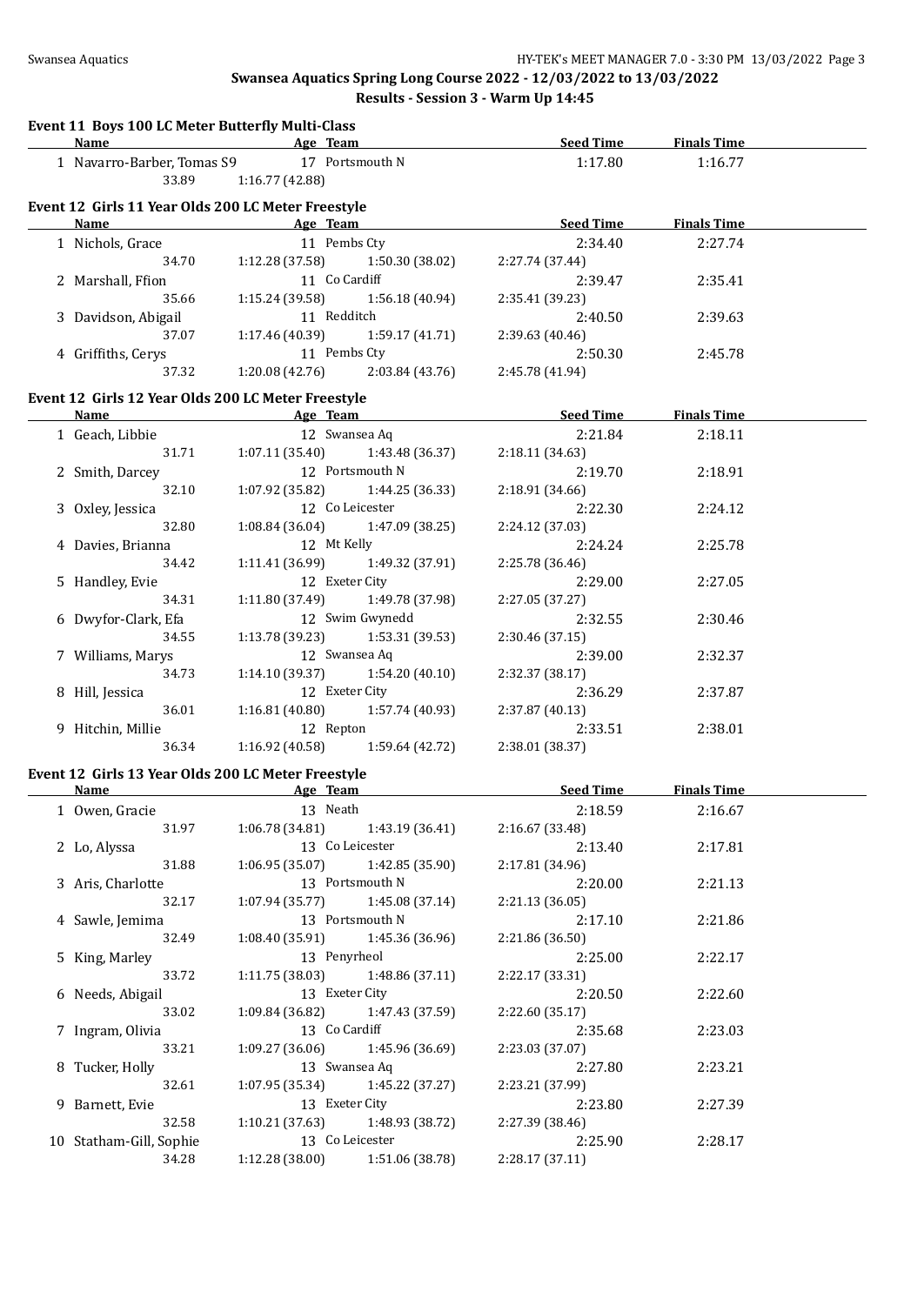## **(Event 12 Girls 13 Year Olds 200 LC Meter Freestyle)**

| Name                 | Age Team        |                                   | <b>Seed Time</b> | <b>Finals Time</b> |  |
|----------------------|-----------------|-----------------------------------|------------------|--------------------|--|
| 11 Gilderdale, Celyn | 13 Pembs Cty    |                                   | 2:33.50          | 2:31.04            |  |
| 35.36                |                 | $1:14.11(38.75)$ $1:54.19(40.08)$ | 2:31.04(36.85)   |                    |  |
| 12 Ley, Lucy         |                 | 13 Swansea Aq                     | 2:33.27          | 2:31.80            |  |
| 34.51                |                 | $1:13.01(38.50)$ $1:53.50(40.49)$ | 2:31.80(38.30)   |                    |  |
| 13 Catling, Freya    | 13 C Dolphins   |                                   | 2:35.70          | 2:32.10            |  |
| 35.33                |                 | $1:14.27(38.94)$ $1:54.16(39.89)$ | 2:32.10 (37.94)  |                    |  |
| 14 Humphreys, Holly  |                 | 13 Swansea Aq                     | 2:35.10          | 2:34.00            |  |
| 35.04                |                 | $1:15.12(40.08)$ $1:55.36(40.24)$ | 2:34.00 (38.64)  |                    |  |
| 15 Thomas, Rhian     | 13 Pembs Cty    |                                   | 2:30.60          | 2:35.72            |  |
| 34.72                |                 | $1:14.38(39.66)$ $1:55.93(41.55)$ | 2:35.72 (39.79)  |                    |  |
| 16 Middleton, Flora  | 13 Redditch     |                                   | 2:33.80          | 2:37.76            |  |
| 36.14                |                 | $1:16.53(40.39)$ $1:58.38(41.85)$ | 2:37.76 (39.38)  |                    |  |
| 17 Marsh, Nina       | 13 Pembs Cty    |                                   | 2:38.00          | 2:40.26            |  |
| 36.48                |                 | $1:16.82(40.34)$ $1:58.44(41.62)$ | 2:40.26(41.82)   |                    |  |
| 18 Gelev, Sofija     | 13 Exeter City  |                                   | 2:34.00          | 2:43.21            |  |
| 35.61                | 1:16.93 (41.32) | 2:01.13(44.20)                    | 2:43.21 (42.08)  |                    |  |

# **Event 12 Girls 14 Year Olds 200 LC Meter Freestyle**

| <u>Name</u>            | <b>Example 2018</b> Age Team <b>Age 2018</b> Age 2018 |                                     | Seed Time       | <b>Finals Time</b> |  |
|------------------------|-------------------------------------------------------|-------------------------------------|-----------------|--------------------|--|
| 1 Quiller, Nicole      | 14 Mt Kelly                                           |                                     | 2:13.42         | 2:13.07            |  |
| 29.93                  |                                                       | $1:03.77$ (33.84) $1:39.32$ (35.55) | 2:13.07(33.75)  |                    |  |
| 2 Chamberlain, Breanna | 14 Mt Kelly                                           |                                     | 2:14.81         | 2:17.19            |  |
| 31.97                  | $1:06.64(34.67)$ $1:42.32(35.68)$                     |                                     | 2:17.19(34.87)  |                    |  |
| 3 Day, Hannah          | 14 Portsmouth N                                       |                                     | 2:15.90         | 2:17.58            |  |
| 32.52                  | $1:08.25(35.73)$ $1:43.68(35.43)$                     |                                     | 2:17.58 (33.90) |                    |  |
| 4 Grant, Lucy          | 14 Co Newport                                         |                                     | 2:19.52         | 2:19.82            |  |
| 31.99                  | 1:07.72 (35.73) 1:43.96 (36.24)                       |                                     | 2:19.82 (35.86) |                    |  |
| 5 Merchant, Anna-Rose  | 14 Bridgend Cty                                       |                                     | 2:19.50         | 2:20.93            |  |
| 32.49                  | $1:08.10(35.61)$ $1:44.70(36.60)$                     |                                     | 2:20.93 (36.23) |                    |  |
| 6 Evans, Mali          | 14 Swansea Aq                                         |                                     | 2:20.40         | 2:21.25            |  |
| 32.82                  | $1:08.87(36.05)$ $1:46.11(37.24)$                     |                                     | 2:21.25 (35.14) |                    |  |
| 7 O'Mahoney, Kaitlin   | 14 Neath                                              |                                     | 2:26.20         | 2:21.63            |  |
| 32.99                  | 1:09.07 (36.08)                                       | 1:46.25 (37.18)                     | 2:21.63 (35.38) |                    |  |
| 8 Knobel, Lily-Anne    | 14 Portsmouth N                                       |                                     | 2:21.90         | 2:22.18            |  |
| 32.33                  | 1:08.66 (36.33)                                       | 1:45.93 (37.27)                     | 2:22.18(36.25)  |                    |  |
| 9 Smart, Charlotte     | 14 Swansea Aq                                         |                                     | 2:23.49         | 2:23.44            |  |
| 33.83                  | 1:09.83(36.00)                                        | 1:46.56 (36.73)                     | 2:23.44 (36.88) |                    |  |
| 10 Humphreys, Ffion    |                                                       | 14 Swim Gwynedd                     | 2:24.94         | 2:23.56            |  |
| 32.77                  | 1:09.96 (37.19)                                       | 1:47.73 (37.77)                     | 2:23.56 (35.83) |                    |  |
| 11 Bissicks, Ella      | 14 Swansea Aq                                         |                                     | 2:20.40         | 2:25.12            |  |
| 32.97                  | 1:09.92 (36.95)                                       | 1:47.99 (38.07)                     | 2:25.12(37.13)  |                    |  |
| 12 Hale, Gemma         | 14 Swansea Aq                                         |                                     | 2:26.66         | 2:26.38            |  |
| 33.97                  | 1:11.10(37.13)                                        | 1:48.96 (37.86)                     | 2:26.38 (37.42) |                    |  |
| 13 Sullivan, Katie     | 14 Swansea Aq                                         |                                     | 2:30.71         | 2:26.92            |  |
| 34.12                  | $1:10.86(36.74)$ 1:49.89 (39.03)                      |                                     | 2:26.92 (37.03) |                    |  |
| 14 Phillips, Ruby      | 14 Co Cardiff                                         |                                     | 2:28.00         | 2:27.16            |  |
| 35.16                  | 1:12.60 (37.44)                                       | 1:50.64 (38.04)                     | 2:27.16 (36.52) |                    |  |
| 15 Major, Lauren       | 14 Exeter City                                        |                                     | 2:23.83         | 2:27.50            |  |
| 34.91                  | $1:11.83$ (36.92) $1:49.66$ (37.83)                   |                                     | 2:27.50 (37.84) |                    |  |
| 16 Williams, Hollie    | 14 Nofio S Gar                                        |                                     | 2:29.10         | 2:29.25            |  |
| 34.69                  | $1:12.81(38.12)$ $1:51.37(38.56)$                     |                                     | 2:29.25 (37.88) |                    |  |
| 17 McDonagh, Emily     | 14 Bridgend Cty                                       |                                     | 2:29.27         | 2:32.03            |  |
| 34.39                  | $1:12.94(38.55)$ $1:52.54(39.60)$                     |                                     | 2:32.03 (39.49) |                    |  |
| 18 Mavrikakis, Abby    | 14 Portsmouth N                                       |                                     | 2:24.50         | 2:32.37            |  |
| 33.69                  | $1:12.24$ (38.55) $1:52.27$ (40.03)                   |                                     | 2:32.37 (40.10) |                    |  |
| 19 Thomas, Grace       | 14 Pembs Cty                                          |                                     | 2:24.83         | 2:32.63            |  |
| 34.20                  | $1:13.23(39.03)$ $1:53.23(40.00)$                     |                                     | 2:32.63 (39.40) |                    |  |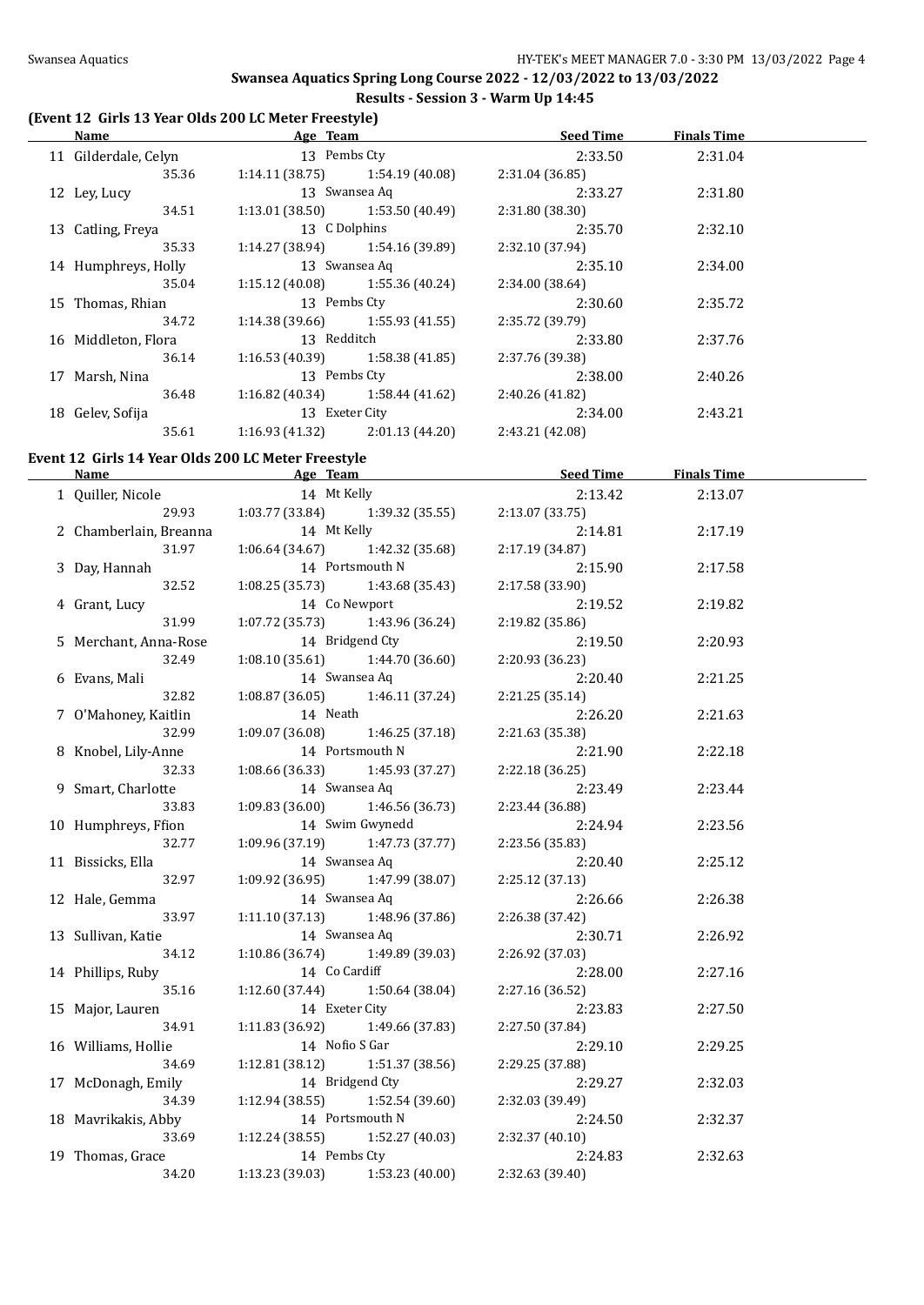### **(Event 12 Girls 14 Year Olds 200 LC Meter Freestyle)**

| <b>Name</b> |                                                                                   |                 | <b>Seed Time</b>           | <b>Finals Time</b> |  |
|-------------|-----------------------------------------------------------------------------------|-----------------|----------------------------|--------------------|--|
|             |                                                                                   |                 | 2:26.40                    | 2:33.80            |  |
| 34.58       | 1:13.35(38.77)                                                                    | 1:53.89 (40.54) | 2:33.80 (39.91)            |                    |  |
|             | 14 Bridgend Cty                                                                   |                 | 2:32.98                    | 2:34.31            |  |
| 34.39       | 1:14.15(39.76)                                                                    | 1:54.42(40.27)  | 2:34.31 (39.89)            |                    |  |
|             | 14 Bridgend Cty                                                                   |                 | 2:30.03                    | 2:34.31            |  |
| 34.85       | 1:13.84 (38.99)                                                                   | 1:54.53(40.69)  | 2:34.31 (39.78)            |                    |  |
|             | 14 Redditch                                                                       |                 | 2:31.60                    | 2:35.72            |  |
| 35.38       | 1:15.52(40.14)                                                                    | 1:56.72 (41.20) | 2:35.72 (39.00)            |                    |  |
|             | 20 Brown, Caitlin<br>*21 Crawley, Jessica<br>*21 Cull, Millie<br>23 Holmes, Emily |                 | Age Team<br>14 Nofio S Gar |                    |  |

### **Event 12 Girls 15 Year Olds 200 LC Meter Freestyle**

|                                    |                                   |                                                    | Name <b>Seed Time</b> Finals Time <b>Age Team Seed Time</b> Finals Time |         |  |
|------------------------------------|-----------------------------------|----------------------------------------------------|-------------------------------------------------------------------------|---------|--|
| 1 Martin, Olivia                   | 15 Mt Kelly                       |                                                    | 2:11.17                                                                 | 2:11.33 |  |
| 30.86                              |                                   | 1:04.21 (33.35) 1:38.35 (34.14) 2:11.33 (32.98)    |                                                                         |         |  |
| 2 Dixon, Millie                    | 15 Mt Kelly                       |                                                    | 2:13.94                                                                 | 2:12.98 |  |
| 31.89                              |                                   | $1:05.30(33.41)$ $1:39.93(34.63)$                  | 2:12.98(33.05)                                                          |         |  |
| 3 Jones, Bea                       | 15 Co Newport                     |                                                    | 2:11.90                                                                 | 2:15.01 |  |
| 30.73                              |                                   | $1:04.46(33.73)$ $1:39.37(34.91)$                  | 2:15.01(35.64)                                                          |         |  |
| 4 Sherlock, Katie                  | 15 Mt Kelly                       |                                                    | 2:17.64                                                                 | 2:15.21 |  |
| 31.78                              |                                   | $1:06.38(34.60)$ $1:41.25(34.87)$                  | 2:15.21 (33.96)                                                         |         |  |
| 5 Dudley-Pun, Giada                | 15 Mt Kelly                       |                                                    | 2:12.69                                                                 | 2:15.68 |  |
| 31.10                              |                                   | $1:05.02(33.92)$ $1:39.98(34.96)$                  | 2:15.68(35.70)                                                          |         |  |
| 6 Boyle, Felicity                  | 15 Mt Kelly                       |                                                    | 2:15.63                                                                 | 2:15.83 |  |
| 32.05                              |                                   | $1:07.80(35.75)$ $1:42.74(34.94)$                  | 2:15.83 (33.09)                                                         |         |  |
| 7 Jones, Lucy                      | 15 Co Newport                     |                                                    | 2:17.88                                                                 | 2:17.72 |  |
| 31.96                              |                                   | $1:07.24(35.28)$ $1:42.93(35.69)$                  | 2:17.72 (34.79)                                                         |         |  |
| 8 Hatherley, Ruby                  | 15 Exeter City                    |                                                    | 2:14.50                                                                 | 2:18.64 |  |
| 31.89                              |                                   | $1:06.99(35.10)$ $1:43.03(36.04)$                  | 2:18.64(35.61)                                                          |         |  |
| 9 Ball, Alicia                     | 15 Co Leicester                   |                                                    | 2:17.90                                                                 | 2:19.06 |  |
| 31.87                              |                                   | $1:07.39(35.52)$ $1:43.61(36.22)$                  | 2:19.06(35.45)                                                          |         |  |
| 10 Russell, Annabel                | 15 Co Leicester                   |                                                    | 2:16.02                                                                 | 2:19.56 |  |
| 32.44                              |                                   | $1:07.26(34.82)$ $1:43.36(36.10)$                  | 2:19.56 (36.20)                                                         |         |  |
| 11 Travers-Griffin, Clia           | 15 Exeter City                    |                                                    | 2:19.30                                                                 | 2:21.22 |  |
| 31.52                              |                                   | $1:07.37(35.85)$ $1:44.94(37.57)$                  | 2:21.22 (36.28)                                                         |         |  |
| 12 Robinson, Naomi 15 Portsmouth N |                                   |                                                    | 2:24.20                                                                 | 2:22.09 |  |
| 32.88                              |                                   | $1:09.97(37.09)$ $1:46.89(36.92)$                  | 2:22.09 (35.20)                                                         |         |  |
| 13 Huthwaite, Macy 15 Mt Kelly     |                                   |                                                    | 2:14.94                                                                 | 2:22.69 |  |
| 32.75                              | $1:09.12(36.37)$ $1:46.48(37.36)$ |                                                    | 2:22.69 (36.21)                                                         |         |  |
| *14 Ward, Arabella                 | 15 Mt Kelly                       |                                                    | 2:14.53                                                                 | 2:23.68 |  |
| 33.20                              | $1:09.70(36.50)$ $1:46.74(37.04)$ |                                                    | 2:23.68 (36.94)                                                         |         |  |
| *14 Sari, Sara                     | 15 Exeter City                    |                                                    | 2:16.80                                                                 | 2:23.68 |  |
| 32.60                              | $1:08.88(36.28)$ $1:46.78(37.90)$ |                                                    | 2:23.68 (36.90)                                                         |         |  |
| 16 Sanghera, Amreen                | 15 Co Leicester                   |                                                    | 2:23.00                                                                 | 2:25.61 |  |
| 32.73                              |                                   | $1:09.64(36.91)$ $1:47.75(38.11)$                  | 2:25.61 (37.86)                                                         |         |  |
| 17 Birkett, Amelie                 | 15 Co Leicester                   |                                                    | 2:23.64                                                                 | 2:25.64 |  |
| 33.68                              |                                   | $1:10.94(37.26)$ $1:49.08(38.14)$                  | 2:25.64 (36.56)                                                         |         |  |
| 18 Roberts, Alysia                 | 15 Co Cardiff                     |                                                    | 2:29.30                                                                 | 2:25.88 |  |
| 32.83                              |                                   | $1:09.71(36.88)$ $1:48.66(38.95)$ $2:25.88(37.22)$ |                                                                         |         |  |
| 19 Pengelly, Leia                  | 15 Rct Squad                      |                                                    | 2:27.70                                                                 | 2:25.89 |  |
| 34.76                              | 1:12.29(37.53)                    | 1:50.76 (38.47)                                    | 2:25.89 (35.13)                                                         |         |  |
| 20 Daly, Kirsten                   |                                   | 15 Bridgend Cty                                    | 2:29.40                                                                 | 2:26.22 |  |
| 34.13                              | 1:11.66 (37.53)                   | 1:48.89 (37.23)                                    | 2:26.22 (37.33)                                                         |         |  |
| 21 Phillips, Erin                  | 15 Swansea Aq                     |                                                    | 2:28.50                                                                 | 2:26.95 |  |
| 33.49                              | 1:10.88 (37.39)                   | 1:49.50 (38.62)                                    | 2:26.95 (37.45)                                                         |         |  |
| 22 Simmonds, Macy                  | 15 Co Leicester                   |                                                    | 2:26.50                                                                 | 2:27.16 |  |
| 33.26                              | 1:10.53(37.27)                    | 1:48.77 (38.24)                                    | 2:27.16 (38.39)                                                         |         |  |
| 23 Davies, Rhian                   | 15 Swansea Aq                     |                                                    | 2:27.60                                                                 | 2:28.06 |  |
| 33.74                              | 1:11.24 (37.50)                   | 1:50.13 (38.89)                                    | 2:28.06 (37.93)                                                         |         |  |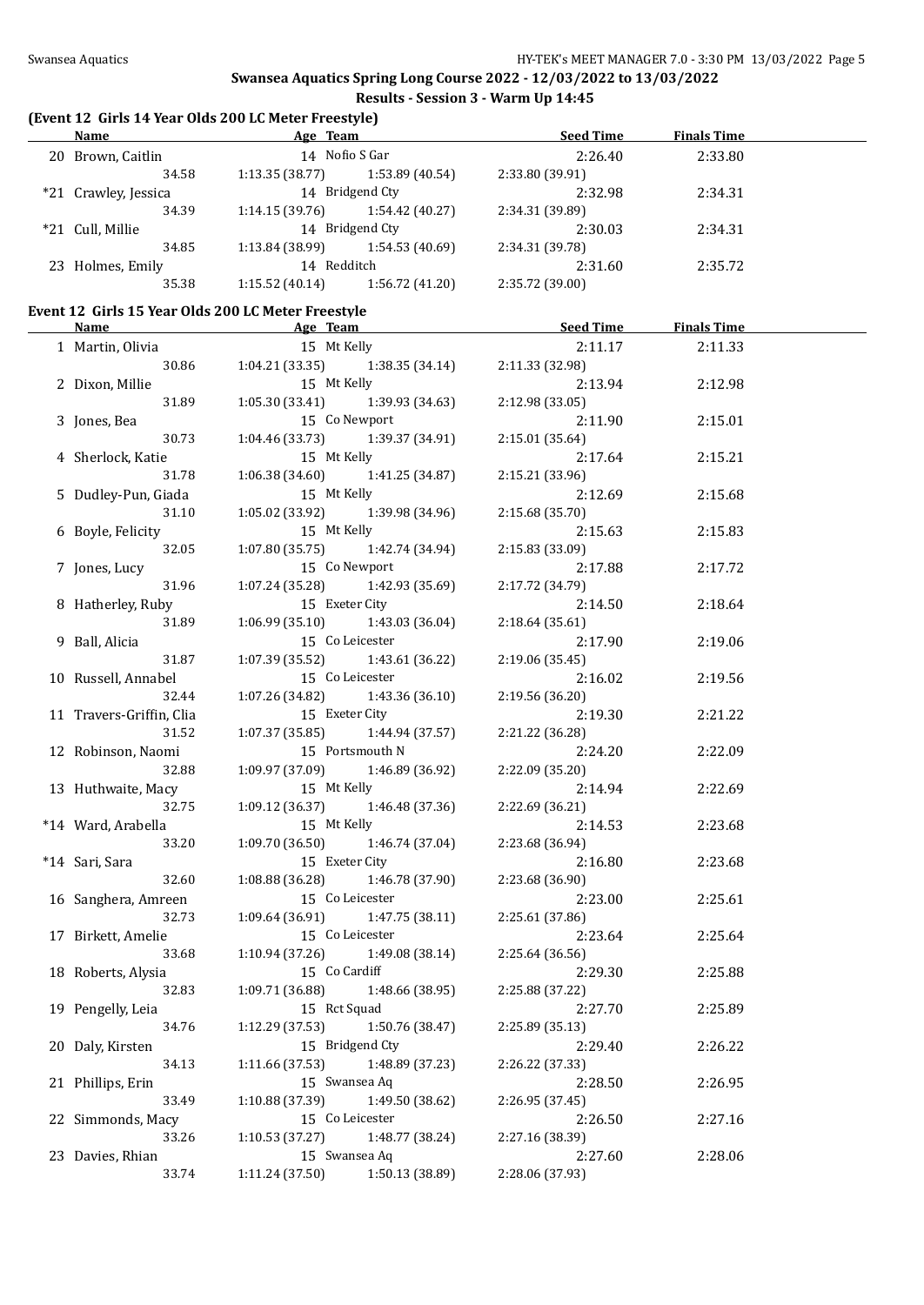## **Swansea Aquatics Spring Long Course 2022 - 12/03/2022 to 13/03/2022**

# **Results - Session 3 - Warm Up 14:45**

|         | (Event 12 Girls 15 Year Olds 200 LC Meter Freestyle) |
|---------|------------------------------------------------------|
| $N = 0$ | $A \sim \pi$                                         |

| $\mu$ and $\mu$ and $\mu$ and $\mu$ and $\mu$ and $\mu$ and $\mu$ and $\mu$ and $\mu$ and $\mu$<br>Name Age Team |                              |                                       | <u>Seed Time</u> | <b>Finals Time</b> |  |
|------------------------------------------------------------------------------------------------------------------|------------------------------|---------------------------------------|------------------|--------------------|--|
| 24 Adama, Iman 15 Mt Kelly                                                                                       |                              |                                       | 2:23.09          | 2:30.04            |  |
|                                                                                                                  |                              | 33.21 1:11.03 (37.82) 1:50.72 (39.69) | 2:30.04 (39.32)  |                    |  |
| Event 12 Girls 16 Year Olds 200 LC Meter Freestyle                                                               |                              |                                       |                  |                    |  |
| Name                                                                                                             | <b>Example 2016</b> Age Team |                                       | <u>Seed Time</u> | <b>Finals Time</b> |  |
| 1 Bowen, Leah                                                                                                    | 16 Mt Kelly                  |                                       | 2:11.27          | 2:11.96            |  |
| 30.74                                                                                                            |                              | $1:04.22$ (33.48) $1:38.44$ (34.22)   | 2:11.96 (33.52)  |                    |  |
| 2 Oxley, Harriet                                                                                                 | 16 Co Leicester              |                                       | 2:09.00          | 2:12.14            |  |
| 31.42                                                                                                            |                              | $1:05.41(33.99)$ $1:38.98(33.57)$     | 2:12.14(33.16)   |                    |  |
| 3 Conroy, Grace                                                                                                  | 16 Mt Kelly                  |                                       | 2:09.91          | 2:14.32            |  |
| 30.30                                                                                                            |                              | 1:04.29 (33.99) 1:39.57 (35.28)       | 2:14.32 (34.75)  |                    |  |
| 4 Rogers, Nemone                                                                                                 | 16 Mt Kelly                  |                                       | 2:09.60          | 2:15.74            |  |
| 30.94                                                                                                            |                              | $1:05.38(34.44)$ $1:40.47(35.09)$     | 2:15.74(35.27)   |                    |  |
| 5 Hickman, Eve                                                                                                   |                              | 16 Bridgend Cty                       | 2:18.10          | 2:16.74            |  |
| 30.69                                                                                                            |                              | $1:05.27(34.58)$ $1:41.10(35.83)$     | 2:16.74(35.64)   |                    |  |
| 6 Nash, Gabriella                                                                                                | 16 Portsmouth N              |                                       | 2:16.70          | 2:16.76            |  |
| 31.39                                                                                                            |                              | $1:06.11(34.72)$ $1:42.27(36.16)$     | 2:16.76 (34.49)  |                    |  |
| 7 Vaughan, Isabella                                                                                              | 16 Mt Kelly                  |                                       | 2:15.30          | 2:16.99            |  |
| 32.08                                                                                                            |                              | $1:07.33(35.25)$ $1:42.89(35.56)$     | 2:16.99 (34.10)  |                    |  |
| 8 Byrne, Shannon                                                                                                 | 16 Mt Kelly                  |                                       | 2:16.70          | 2:17.45            |  |
| 32.36                                                                                                            |                              | $1:07.80(35.44)$ $1:42.84(35.04)$     | 2:17.45(34.61)   |                    |  |
| 9 Hayes, Alexandra                                                                                               | 16 Wyre Forest               |                                       | 2:18.00          | 2:18.91            |  |
| 31.29                                                                                                            |                              | $1:06.48(35.19)$ $1:43.18(36.70)$     | 2:18.91 (35.73)  |                    |  |
| 10 Marsh-Smith, Isabella                                                                                         | 16 Swim Gwynedd              |                                       | 2:22.53          | 2:21.35            |  |
| 32.38                                                                                                            |                              | $1:08.72(36.34)$ $1:46.14(37.42)$     | 2:21.35(35.21)   |                    |  |
| 11 Adams, Jaimee                                                                                                 | 16 Co Cardiff                |                                       | 2:24.47          | 2:21.81            |  |
| 33.40                                                                                                            |                              | $1:09.81(36.41)$ $1:46.00(36.19)$     | 2:21.81 (35.81)  |                    |  |
| 12 James, Ffion                                                                                                  | 16 Bridgend Cty              |                                       | 2:21.20          | 2:22.95            |  |
| 32.26                                                                                                            |                              | $1:08.95(36.69)$ $1:46.74(37.79)$     | 2:22.95 (36.21)  |                    |  |
| 13 Lewis, Abigail                                                                                                | 16 Neath                     |                                       | 2:22.50          | 2:26.08            |  |
| 33.74                                                                                                            |                              | $1:10.60(36.86)$ $1:48.75(38.15)$     | 2:26.08 (37.33)  |                    |  |
| 14 Knight, Ffion                                                                                                 | 16 Penyrheol                 |                                       | 2:23.10          | 2:26.15            |  |
| 32.85                                                                                                            |                              | $1:10.07(37.22)$ $1:48.21(38.14)$     | 2:26.15 (37.94)  |                    |  |
| 15 Phillips, Rhianna                                                                                             | 16 Nofio S Gar               |                                       | 2:23.70          | 2:26.19            |  |
| 33.60                                                                                                            |                              | $1:09.97(36.37)$ $1:48.22(38.25)$     | 2:26.19 (37.97)  |                    |  |
| 16 Johns, Ffion                                                                                                  | 16 Swansea Aq                |                                       | 2:24.50          | 2:26.88            |  |
| 33.62                                                                                                            |                              | $1:10.90(37.28)$ $1:48.99(38.09)$     | 2:26.88 (37.89)  |                    |  |

# **Event 12 Girls 17 & Over 200 LC Meter Freestyle**

| Name                  | age leam        |                                     | seea Time       | rinais lime |
|-----------------------|-----------------|-------------------------------------|-----------------|-------------|
| 1 Dickinson, Jessica  |                 | 17 Swansea Aq                       | 2:05.10         | 2:06.55     |
| 29.33                 |                 | $1:01.11(31.78)$ $1:33.96(32.85)$   | 2:06.55(32.59)  |             |
| 2 Major, Scarlet      |                 | 18 Co Newport                       | 2:06.63         | 2:06.99     |
| 29.49                 |                 | $1:02.33(32.84)$ $1:35.31(32.98)$   | 2:06.99(31.68)  |             |
| 3 Sharp, Laura        | 19 Swansea Aq   |                                     | 2:08.53         | 2:08.03     |
| 30.27                 |                 | $1:03.03(32.76)$ $1:36.19(33.16)$   | 2:08.03(31.84)  |             |
| 4 Allison, Megan      | 19 Swansea Uni  |                                     | 2:04.89         | 2:08.17     |
| 29.48                 |                 | $1:01.60$ (32.12) $1:34.50$ (32.90) | 2:08.17(33.67)  |             |
| 5 Mears-Bently, Emily | 17 Co Leicester |                                     | 2:07.50         | 2:08.59     |
| 29.78                 |                 | $1:02.70(32.92)$ $1:36.39(33.69)$   | 2:08.59(32.20)  |             |
| 6 Main, Sophie        | 18 Mt Kelly     |                                     | 2:07.41         | 2:09.33     |
| 30.61                 |                 | $1:03.10(32.49)$ $1:36.41(33.31)$   | 2:09.33 (32.92) |             |
| 7 Humphrey, Olivia    | 18 Co Leicester |                                     | 2:09.49         | 2:10.83     |
| 30.50                 |                 | $1:03.84$ (33.34) $1:37.77$ (33.93) | 2:10.83(33.06)  |             |
| 8 Gilford, Maisie     | 18 Mt Kelly     |                                     | 2:12.20         | 2:11.08     |
| 30.15                 |                 | $1:04.63(34.48)$ $1:38.97(34.34)$   | 2:11.08(32.11)  |             |
| 9 Forwood, Emily      | 17 Mt Kelly     |                                     | 2:08.88         | 2:11.19     |
| 30.66                 |                 | $1:04.17(33.51)$ $1:37.93(33.76)$   | 2:11.19(33.26)  |             |

| <b>Seed Time</b> | <b>Finals Time</b> |  |
|------------------|--------------------|--|
|                  |                    |  |
| 2:05.10          | 2:06.55            |  |
| 2:06.55 (32.59)  |                    |  |
| 2:06.63          | 2:06.99            |  |
| 2:06.99 (31.68)  |                    |  |
| 2:08.53          | 2:08.03            |  |
| 2:08.03 (31.84)  |                    |  |
| 2:04.89          | 2:08.17            |  |
| 2:08.17 (33.67)  |                    |  |
| 2:07.50          | 2:08.59            |  |
| 2:08.59 (32.20)  |                    |  |
| 2:07.41          | 2:09.33            |  |
| 2:09.33 (32.92)  |                    |  |
| 2:09.49          | 2:10.83            |  |
| 2:10.83 (33.06)  |                    |  |
| 2:12.20          | 2:11.08            |  |
| 2:11.08 (32.11)  |                    |  |
| 2:08.88          | 2:11.19            |  |
| 2:11.19 (33.26)  |                    |  |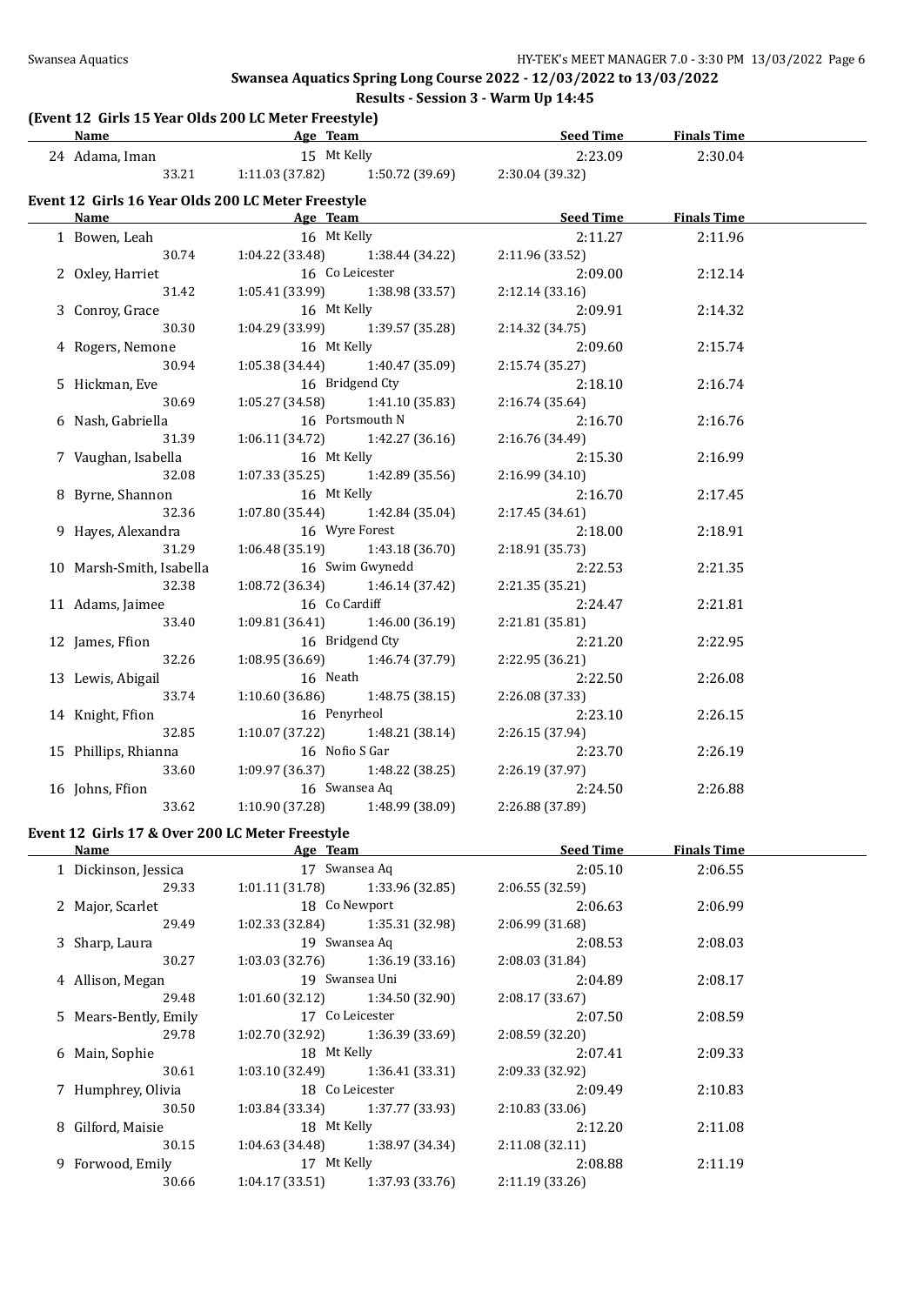#### **(Event 12 Girls 17 & Over 200 LC Meter Freestyle)**

|                                                      |                 |                                           | <b>Name</b> Seed Time Seed Age Team Seed Time                                  | <b>Finals Time</b> |  |
|------------------------------------------------------|-----------------|-------------------------------------------|--------------------------------------------------------------------------------|--------------------|--|
| *10 Klein, Josephine 17 Mt Kelly                     |                 |                                           | 2:12.44                                                                        | 2:11.20            |  |
|                                                      |                 |                                           | 29.60 1:02.94 (33.34) 1:37.67 (34.73) 2:11.20 (33.53)                          |                    |  |
| *10 Leleux, Eve                                      |                 | 18 Wrekin Coll                            | 2:08.30                                                                        | 2:11.20            |  |
| 31.01                                                |                 | $1:04.13(33.12)$ $1:37.80(33.67)$         | 2:11.20 (33.40)                                                                |                    |  |
| 12 Ghibellini, Federica 17 Mt Kelly                  |                 |                                           | 2:12.00                                                                        | 2:11.57            |  |
| 31.15                                                |                 | $1:04.43$ (33.28) $1:37.94$ (33.51)       | 2:11.57 (33.63)                                                                |                    |  |
| 13 Stokes, Aimee 17 Swansea Aq                       |                 |                                           | 2:09.70                                                                        | 2:11.66            |  |
| 30.60                                                |                 | $1:03.20(32.60)$ $1:37.50(34.30)$         | 2:11.66 (34.16)                                                                |                    |  |
| 14 Rowsell, Evelyn                                   | 17 Portsmouth N |                                           | 2:11.80                                                                        | 2:12.34            |  |
| 30.87                                                |                 | $1:04.68(33.81)$ $1:39.10(34.42)$         | 2:12.34 (33.24)                                                                |                    |  |
| 15 Roberts, Catherine 18 Swim Gwynedd                |                 |                                           | 2:15.47                                                                        | 2:14.89            |  |
|                                                      |                 | 32.01 1:06.13 (34.12) 1:41.02 (34.89)     | 2:14.89 (33.87)                                                                |                    |  |
| 16 Ayling, Amelia                                    |                 | 17 Portsmouth N                           | 2:15.84                                                                        | 2:16.12            |  |
| 31.41                                                |                 | $1:06.06(34.65)$ $1:41.22(35.16)$         | 2:16.12 (34.90)                                                                |                    |  |
| 17 Fry, Caitlyn                                      | 18 Mt Kelly     |                                           | 2:13.57                                                                        | 2:16.25            |  |
| 31.83                                                |                 | $1:06.13(34.30)$ $1:41.33(35.20)$         | 2:16.25 (34.92)                                                                |                    |  |
| 18 Jovanov, Mila 17 Mt Kelly                         |                 |                                           | 2:14.11                                                                        | 2:16.72            |  |
| 31.65                                                |                 | $1:06.19(34.54)$ $1:41.55(35.36)$         | 2:16.72 (35.17)                                                                |                    |  |
| 19 Cressey-Rodgers, Deryn                            | 18 Nofio S Gar  |                                           | 2:16.20                                                                        | 2:17.68            |  |
| 32.15                                                |                 | $1:06.90(34.75)$ $1:42.46(35.56)$         | 2:17.68 (35.22)                                                                |                    |  |
| 20 Kenny, Nevaeh                                     | 17 Mt Kelly     |                                           | 2:13.80                                                                        | 2:18.01            |  |
|                                                      |                 | 31.02   1:05.43 (34.41)   1:41.83 (36.40) | 2:18.01(36.18)                                                                 |                    |  |
| 21 Ware, Keely 17 Exeter City                        |                 |                                           | 2:16.50                                                                        | 2:18.48            |  |
|                                                      |                 | 32.43 1:07.72 (35.29) 1:43.81 (36.09)     | 2:18.48 (34.67)                                                                |                    |  |
| Event 13 Boys 11 Year Olds 200 LC Meter Breaststroke |                 |                                           |                                                                                |                    |  |
|                                                      |                 |                                           | Name <b>Seed Time</b> Finals Time <b>Age</b> Team <b>Seed Time</b> Finals Time |                    |  |
| 1 Barnett, Joseph 11 Exeter City                     |                 |                                           | 3:22.14                                                                        | 3:21.93            |  |
| 45.83 1:37.43 (51.60) 2:30.59 (53.16)                |                 |                                           | 3:21.93 (51.34)                                                                |                    |  |
| 2 Phillips, Finley                                   | 11 Carmarthen   |                                           | 3:29.90                                                                        | 3:33.16            |  |
|                                                      |                 | 50.39 1:44.54 (54.15) 2:40.45 (55.91)     | 3:33.16 (52.71)                                                                |                    |  |
|                                                      |                 |                                           |                                                                                |                    |  |

#### **Event 13 Boys 12 Year Olds 200 LC Meter Breaststroke**

| Name        |       | Team<br>Age     |                 | <b>Seed Time</b> | <b>Finals Time</b> |  |
|-------------|-------|-----------------|-----------------|------------------|--------------------|--|
| Hole, Ethan |       | 12 Co Cardiff   |                 | 3:23.50          | 3:11.46            |  |
|             | 42.05 | 1:31.33 (49.28) | 2:22.88 (51.55) | 3:11.46 (48.58)  |                    |  |

## **Event 13 Boys 13 Year Olds 200 LC Meter Breaststroke**

 $\overline{\phantom{a}}$ 

| Name                    | Age Team        |                 | <b>Seed Time</b> | <b>Finals Time</b> |  |
|-------------------------|-----------------|-----------------|------------------|--------------------|--|
| 1 Lee, Aled             | 13 Redditch     |                 | 2:46.30          | 2:54.32            |  |
| 38.81                   | 1:23.24(44.43)  | 2:09.05(45.81)  | 2:54.32 (45.27)  |                    |  |
| 2 Temby, Jacob          | 13 Co Cardiff   |                 | 3:04.93          | 3:02.58            |  |
| 40.19                   | 1:27.59(47.40)  | 2:15.79(48.20)  | 3:02.58(46.79)   |                    |  |
| 3 Gifford-Groves, Caleb | 13              | Millfield       | 3:03.00          | 3:03.98            |  |
| 40.13                   | 1:27.58(47.45)  | 2:16.49(48.91)  | 3:03.98 (47.49)  |                    |  |
| 4 Williams, Samuel      | 13 Co Cardiff   |                 | 3:16.20          | 3:06.50            |  |
| 43.39                   | 1:31.14(47.75)  | 2:20.09 (48.95) | 3:06.50(46.41)   |                    |  |
| 5 Stokes, Toby          | 13 Redditch     |                 | 3:03.70          | 3:09.08            |  |
| 41.91                   | 1:29.60 (47.69) | 2:19.19(49.59)  | 3:09.08(49.89)   |                    |  |
|                         |                 |                 |                  |                    |  |

## **Event 13 Boys 14 Year Olds 200 LC Meter Breaststroke**

| <b>Name</b>            | Age Team        |                 | <b>Seed Time</b> | <b>Finals Time</b> |  |
|------------------------|-----------------|-----------------|------------------|--------------------|--|
| 1 Dollamore, Joseph    |                 | 14 Portsmouth N | 2:31.90          | 2:37.79            |  |
| 35.05                  | 1:15.77 (40.72) | 1:56.28(40.51)  | 2:37.79 (41.51)  |                    |  |
| 2 Simpson, Charles     | 14              | Exeter City     | 2:35.65          | 2:47.00            |  |
| 36.43                  | 1:19.47(43.04)  | 2:03.26 (43.79) | 2:47.00 (43.74)  |                    |  |
| 3 Cressey-Rodgers, Huw | 14 Nofio S Gar  |                 | 2:59.00          | 2:58.16            |  |
| 41.56                  | 1:27.79 (46.23) | 2:13.48 (45.69) | 2:58.16 (44.68)  |                    |  |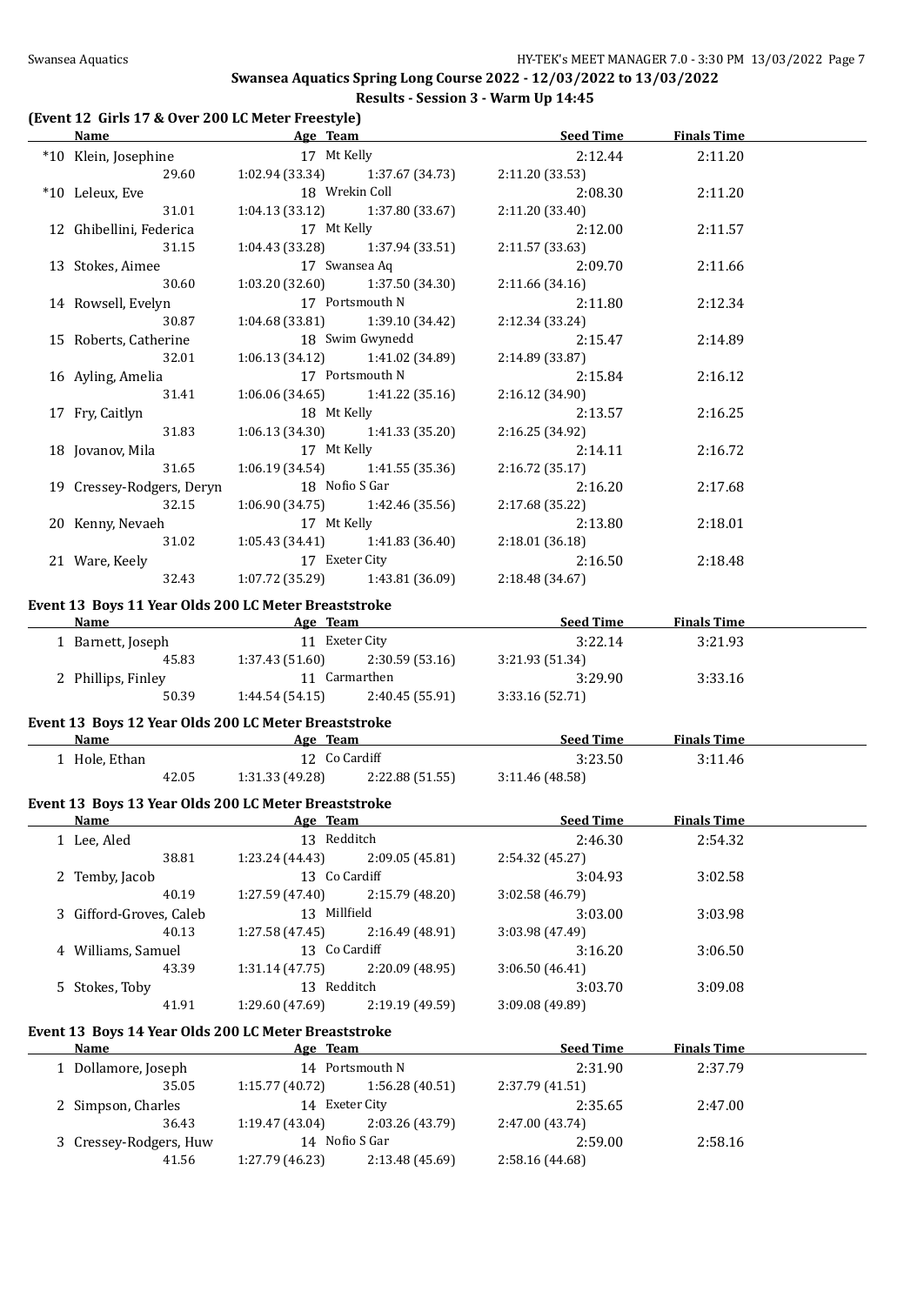#### **(Event 13 Boys 14 Year Olds 200 LC Meter Breaststroke)**

| <b>Name</b>       | Age Team        |                 | <b>Seed Time</b> | <b>Finals Time</b> |  |
|-------------------|-----------------|-----------------|------------------|--------------------|--|
| 4 Bird, Charles   | 14 Chirk        |                 | 3:05.00          | 2:58.87            |  |
| 40.19             | 1:26.21(46.02)  | 2:12.95 (46.74) | 2:58.87 (45.92)  |                    |  |
| 5 Montague, Mason | 14 Pembs Cty    |                 | 2:56.10          | 2:59.39            |  |
| 40.51             | 1:27.08(46.57)  | 2:13.89 (46.81) | 2:59.39(45.50)   |                    |  |
| 6 Clarke, Henry   | 14 Penyrheol    |                 | 3:05.30          | 2:59.95            |  |
| 38.98             | 1:24.78 (45.80) | 2:12.91(48.13)  | 2:59.95 (47.04)  |                    |  |

#### **Event 13 Boys 15 Year Olds 200 LC Meter Breaststroke**

| Name                   | Age Team        |                 | <b>Seed Time</b> | <b>Finals Time</b> |  |
|------------------------|-----------------|-----------------|------------------|--------------------|--|
| 1 Agoston, Michael     | 15 Redditch     |                 | 2:42.00          | 2:39.21            |  |
| 35.23                  | 1:15.66(40.43)  | 1:57.56 (41.90) | 2:39.21 (41.65)  |                    |  |
| 2 Oxley, Oliver        |                 | 15 Co Leicester | 2:36.60          | 2:40.41            |  |
| 36.18                  | 1:17.22(41.04)  | 1:58.90 (41.68) | 2:40.41(41.51)   |                    |  |
| 3 Cotterell, Lewis     |                 | 15 Co Leicester | 2:44.80          | 2:47.83            |  |
| 36.53                  | 1:19.43 (42.90) | 2:03.68(44.25)  | 2:47.83 (44.15)  |                    |  |
| 4 Page, Paul           |                 | 15 Co Leicester | 2:36.90          | 2:49.61            |  |
| 36.52                  | 1:20.44 (43.92) | 2:05.77 (45.33) | 2:49.61 (43.84)  |                    |  |
| 5 Sparks, Harry        | 15 Nofio S Gar  |                 | 2:46.40          | 2:51.11            |  |
| 37.86                  | 1:22.24 (44.38) | 2:08.87(46.63)  | 2:51.11(42.24)   |                    |  |
| 6 Swinton, Christopher | 15 Swansea Aq   |                 | 2:57.40          | 2:52.08            |  |
| 37.45                  | 1:21.83 (44.38) | 2:08.16 (46.33) | 2:52.08 (43.92)  |                    |  |

## **Event 13 Boys 16 Year Olds 200 LC Meter Breaststroke**

| Name               |       | Age Team       |                 | <b>Seed Time</b> | <b>Finals Time</b> |  |
|--------------------|-------|----------------|-----------------|------------------|--------------------|--|
| 1 Martini, Tommaso |       |                | 16 Portsmouth N | 2:27.00          | 2:30.57            |  |
|                    | 33.44 | 1:12.25(38.81) | 1:51.17 (38.92) | 2:30.57 (39.40)  |                    |  |
| 2 Cole, Toby       |       | 16 Swansea Ag  |                 | 2:37.60          | 2:41.63            |  |
|                    | 35.85 | 1:16.16(40.31) | 1:58.76 (42.60) | 2:41.63 (42.87)  |                    |  |

#### **Event 13 Boys 17 & Over 200 LC Meter Breaststroke**

| Name                            | Age Team    |                                   | <b>Seed Time</b> | <b>Finals Time</b> |  |
|---------------------------------|-------------|-----------------------------------|------------------|--------------------|--|
| 1 Newman, Bradley 20 Co Cardiff |             |                                   | 2:16.31          | 2:18.86            |  |
| 30.91                           |             | $1:05.38(34.47)$ $1:41.21(35.83)$ | 2:18.86 (37.65)  |                    |  |
| 2 Davies, Aneurin               |             | 17 Swansea Aq                     | 2:18.68          | 2:19.37            |  |
| 30.97                           |             | $1:06.20(35.23)$ $1:42.35(36.15)$ | 2:19.37 (37.02)  |                    |  |
| 3 Casey, Alexander              |             | 18 Co Leicester                   | 2:19.70          | 2:20.97            |  |
| 31.06                           |             | $1:06.55(35.49)$ $1:43.45(36.90)$ | 2:20.97 (37.52)  |                    |  |
| 4 Sin, Joseph                   | 18 Mt Kelly |                                   | 2:20.41          | 2:28.82            |  |
| 33.41                           |             | $1:11.90(38.49)$ $1:50.52(38.62)$ | 2:28.82 (38.30)  |                    |  |
| 5 Hoey, Luke                    |             | 19 Swansea Aq                     | 2:29.30          | 2:34.37            |  |
| 33.57                           |             | $1:13.04(39.47)$ $1:53.64(40.60)$ | 2:34.37 (40.73)  |                    |  |
| 6 Deffains, Thomas              | 18 Mt Kelly |                                   | 2:26.43          | 2:34.92            |  |
| 34.73                           |             | $1:14.55(39.82)$ $1:55.81(41.26)$ | 2:34.92 (39.11)  |                    |  |
| 7 McGregor, Drew                | 18 Mt Kelly |                                   | 2:24.33          | 2:36.46            |  |
| 33.64                           |             | $1:12.71(39.07)$ $1:53.44(40.73)$ | 2:36.46 (43.02)  |                    |  |
| 8 Jordan, Liam                  |             | 17 Exeter City                    | 2:36.40          | 2:41.64            |  |
| 34.06                           |             | $1:15.74(41.68)$ $1:58.95(43.21)$ | 2:41.64 (42.69)  |                    |  |
| 9 Lee, Jason                    |             | 18 Swansea Aq                     | 2:37.00          | 2:47.19            |  |
| 35.80                           |             | $1:18.04(42.24)$ $2:02.75(44.71)$ | 2:47.19 (44.44)  |                    |  |
| 10 Andrews, Rory                |             | 17 Pembs Cty                      | 2:44.60          | 2:58.95            |  |
| 39.20                           |             | $1:24.25(45.05)$ $2:11.21(46.96)$ | 2:58.95 (47.74)  |                    |  |
|                                 |             |                                   |                  |                    |  |

#### **Event 14 Girls 11 Year Olds 100 LC Meter Backstroke**

| Name                | Age Team       | <b>Seed Time</b> | <b>Finals Time</b> |  |
|---------------------|----------------|------------------|--------------------|--|
| .    Nichols, Grace | 11 Pembs Cty   | 1:15.10          | 1:13.23            |  |
| 35.82               | 1:13.23(37.41) |                  |                    |  |
| 2 Agoston, Alexia   | Redditch       | 1:30.60          | 1:24.75            |  |
| 41.99               | 1:24.75(42.76) |                  |                    |  |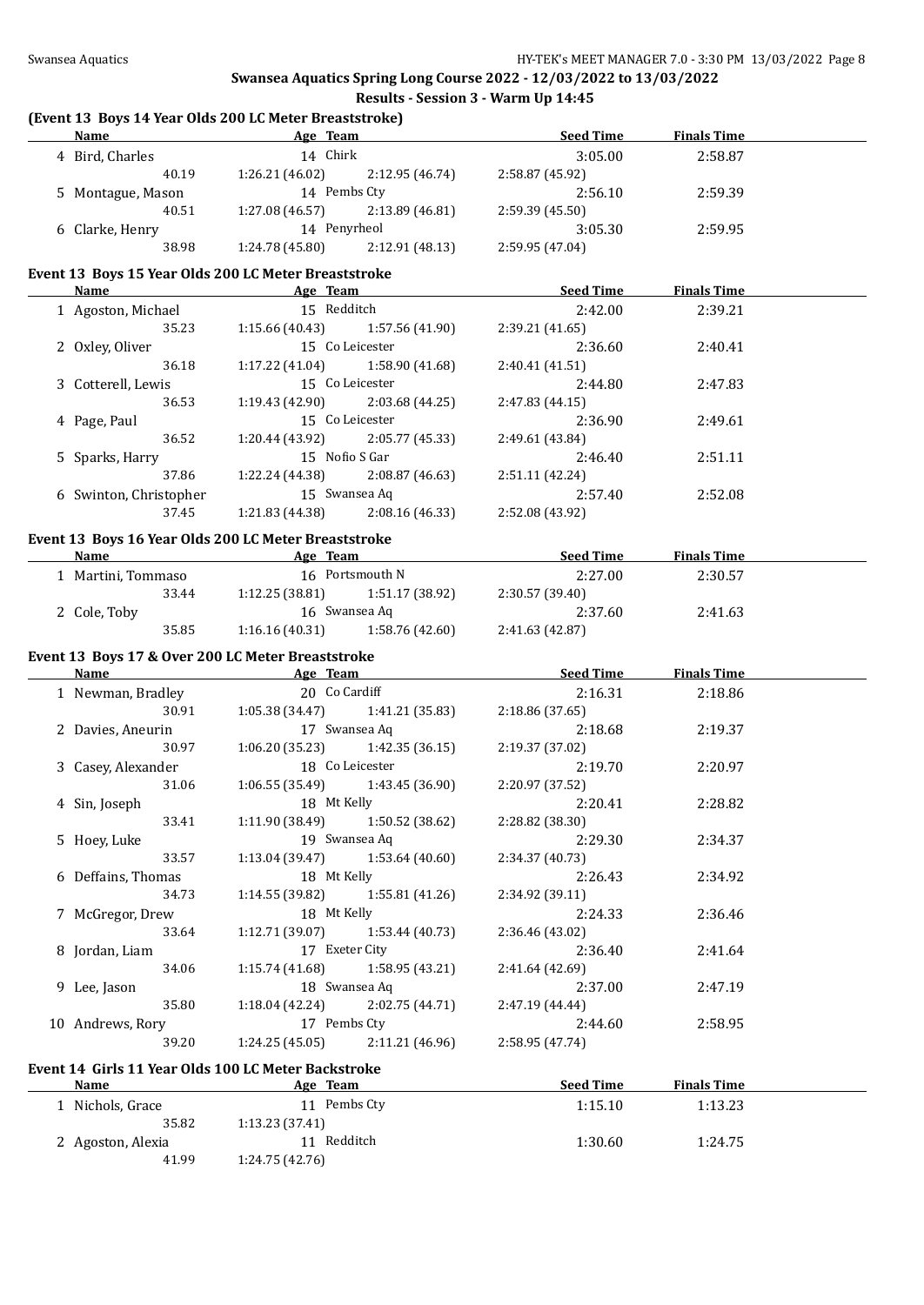#### **(Event 14 Girls 11 Year Olds 100 LC Meter Backstroke)**

| <u>Name</u>                    | Age Team                                                        | <b>Seed Time</b> | <b>Finals Time</b> |  |
|--------------------------------|-----------------------------------------------------------------|------------------|--------------------|--|
| 3 George, Ellie                | 11 Rct Squad                                                    | 1:27.45          | 1:25.50            |  |
| 41.29                          | 1:25.50 (44.21)                                                 |                  |                    |  |
| 4 Barratt, Sophia              | 11 Redditch                                                     | 1:23.90          | 1:25.58            |  |
| 40.69                          | 1:25.58 (44.89)                                                 |                  |                    |  |
| 5 Evans, Gwennan               | 11 Co Newport                                                   | 1:33.98          | 1:25.84            |  |
| 43.25                          | 1:25.84 (42.59)                                                 |                  |                    |  |
| 6 Davidson, Abigail            | 11 Redditch                                                     | 1:26.90          | 1:27.01            |  |
| 42.18                          | 1:27.01 (44.83)                                                 |                  |                    |  |
| 7 Griffiths, Cerys             | 11 Pembs Cty                                                    | 1:30.40          | 1:27.49            |  |
| 8 Arnold, Jessica              | 11 Swansea Aq                                                   | 1:27.60          | 1:27.90            |  |
| 42.13                          | 1:27.90 (45.77)                                                 |                  |                    |  |
| 9 Galdes-Cutting, Daisy        | 11 Pembs Cty                                                    | 1:37.20          | 1:28.16            |  |
| 42.61                          | 1:28.16 (45.55)                                                 |                  |                    |  |
| 10 Sellick, Tiah               | 11 Swansea Aq                                                   | 1:28.60          | 1:28.28            |  |
| 41.98                          | 1:28.28 (46.30)                                                 |                  |                    |  |
| 11 Richardson, Beca            | 11 Swansea Aq                                                   | 1:34.90          | 1:30.91            |  |
| 44.22                          | 1:30.91 (46.69)                                                 |                  |                    |  |
| 12 Fowler, Maisie              | 11 Rct Squad                                                    | 1:33.25          | 1:31.92            |  |
| 44.03                          | 1:31.92 (47.89)                                                 |                  |                    |  |
| 13 Martin, Phoebe              | 11 Swansea Aq                                                   | 1:32.67          | 1:32.76            |  |
| 45.30                          | 1:32.76 (47.46)                                                 |                  |                    |  |
|                                |                                                                 |                  |                    |  |
| <b>Name</b>                    | Event 14 Girls 12 Year Olds 100 LC Meter Backstroke<br>Age Team | <b>Seed Time</b> | <b>Finals Time</b> |  |
| 1 Smith, Darcey                | 12 Portsmouth N                                                 | 1:10.20          | 1:11.87            |  |
| 35.16                          | 1:11.87 (36.71)                                                 |                  |                    |  |
| 2 Oxley, Jessica               | 12 Co Leicester                                                 | 1:13.40          | 1:16.00            |  |
| 36.83                          | 1:16.00 (39.17)                                                 |                  |                    |  |
| 3 Dwyfor-Clark, Efa            | 12 Swim Gwynedd                                                 | 1:14.28          | 1:16.92            |  |
| 37.14                          | 1:16.92 (39.78)                                                 |                  |                    |  |
|                                | 12 Mt Kelly                                                     | 1:16.73          | 1:17.87            |  |
| 4 Davies, Brianna<br>38.32     | 1:17.87 (39.55)                                                 |                  |                    |  |
| 5 Hitchin, Millie              | 12 Repton                                                       | 1:18.54          | 1:18.66            |  |
| 38.24                          | 1:18.66 (40.42)                                                 |                  |                    |  |
|                                | 12 Mt Kelly                                                     | 1:20.35          | 1:19.52            |  |
| 6 Davies, Sian<br>38.44        | 1:19.52 (41.08)                                                 |                  |                    |  |
|                                | 12 Bridgend Cty                                                 |                  |                    |  |
| 7 Gardener, Hannah             | 1:21.14 (42.00)                                                 | 1:20.10          | 1:21.14            |  |
| 39.14                          | 12 Rct Squad                                                    |                  |                    |  |
| 8 Smith, Summer                |                                                                 | 1:23.06          | 1:21.60            |  |
| 39.81                          | 1:21.60 (41.79)                                                 |                  |                    |  |
|                                |                                                                 |                  |                    |  |
| 9 Hill, Jessica                | 12 Exeter City                                                  | 1:22.80          | 1:23.32            |  |
| 40.79                          | 1:23.32 (42.53)                                                 |                  |                    |  |
| 10 Black, Hollie               | 12 Swansea Aq                                                   | 1:25.30          | 1:24.11            |  |
| 40.15                          | 1:24.11 (43.96)                                                 |                  |                    |  |
| 11 Coffey, Cora-leigh<br>41.05 | 12 Swansea Aq<br>1:24.50 (43.45)                                | 1:22.00          | 1:24.50            |  |

#### **Event 14 Girls 13 Year Olds 100 LC Meter Backstroke**

| Name             | Age Team          | <b>Seed Time</b> | <b>Finals Time</b> |  |
|------------------|-------------------|------------------|--------------------|--|
| 1 Needs, Abigail | 13 Exeter City    | 1:12.80          | 1:13.36            |  |
| 36.17            | 1:13.36(37.19)    |                  |                    |  |
| 2 Evans, Sophie  | Nofio S Gar<br>13 | 1:13.00          | 1:13.97            |  |
| 35.12            | 1:13.97(38.85)    |                  |                    |  |
| 3 Sawle, Jemima  | 13 Portsmouth N   | 1:11.30          | 1:16.09            |  |
| 36.76            | 1:16.09(39.33)    |                  |                    |  |
| 4 Andrews, Kate  | 13 Co Leicester   | 1:16.50          | 1:16.21            |  |
| 37.13            | 1:16.21 (39.08)   |                  |                    |  |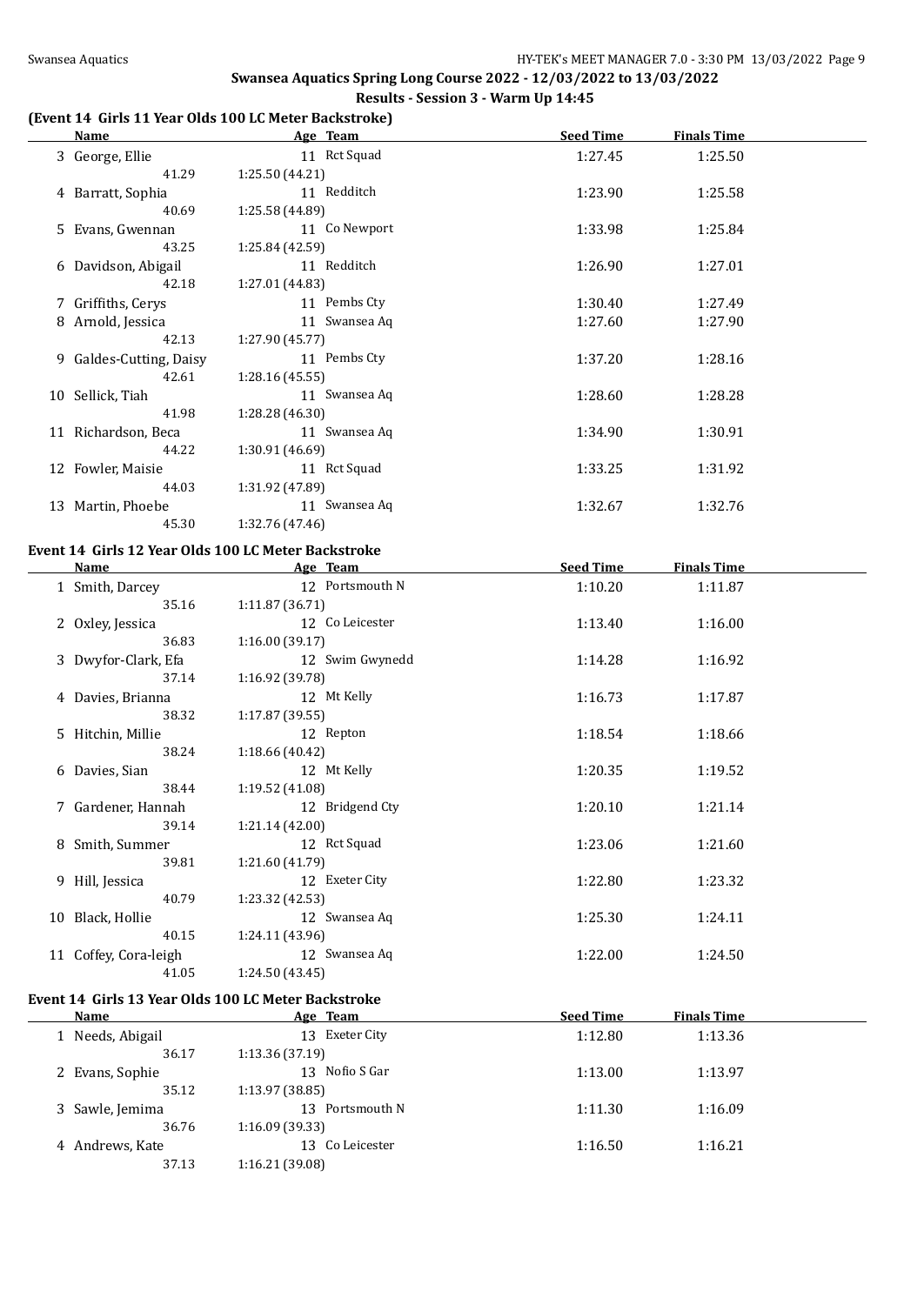### **(Event 14 Girls 13 Year Olds 100 LC Meter Backstroke)**

| <b>Name</b>              | Age Team                                            | <b>Seed Time</b> | <b>Finals Time</b> |  |
|--------------------------|-----------------------------------------------------|------------------|--------------------|--|
| 5 Middleton, Flora       | 13 Redditch                                         | 1:15.20          | 1:16.89            |  |
| 36.77                    | 1:16.89(40.12)                                      |                  |                    |  |
| 6 Ingram, Olivia         | 13 Co Cardiff                                       | 1:19.07          | 1:17.05            |  |
| 37.98                    | 1:17.05 (39.07)                                     |                  |                    |  |
| 7 Thomas, Rhian          | 13 Pembs Cty                                        | 1:16.80          | 1:17.41            |  |
| 37.20                    | 1:17.41 (40.21)                                     |                  |                    |  |
| 8 Woodward, Angharad     | 13 Neath                                            | 1:17.91          | 1:17.68            |  |
| 37.78                    | 1:17.68 (39.90)                                     |                  |                    |  |
| 9 Jones, Evie            | 13 Merthyr Tydf                                     | 1:19.36          | 1:17.71            |  |
| 37.63                    | 1:17.71 (40.08)                                     |                  |                    |  |
| 10 Powell, Ava           | 13 Co Newport                                       | 1:15.89          | 1:18.00            |  |
| 36.48                    | 1:18.00(41.52)                                      |                  |                    |  |
| 11 Martin, Lara          | 13 Bridgend Cty                                     | 1:17.10          | 1:18.05            |  |
| 37.11                    | 1:18.05 (40.94)                                     |                  |                    |  |
| 12 Kay, Isabelle         | 13 Rct Squad                                        | 1:20.78          | 1:18.23            |  |
| 38.47                    | 1:18.23 (39.76)                                     |                  |                    |  |
| 13 Carter, Ava           | 13 C Dolphins                                       | 1:21.22          | 1:19.03            |  |
| 38.97                    | 1:19.03 (40.06)                                     |                  |                    |  |
| 14 Smith, Amelia         | 13 Co Cardiff                                       | 1:18.89          | 1:19.27            |  |
| 38.80                    | 1:19.27 (40.47)                                     |                  |                    |  |
| 15 Knight, Cari          | 13 Swansea Aq                                       | 1:17.50          | 1:19.85            |  |
| 38.92                    | 1:19.85 (40.93)                                     |                  |                    |  |
| 16 Barnett, Evie         | 13 Exeter City                                      | 1:18.90          | 1:20.14            |  |
| 38.75                    | 1:20.14 (41.39)                                     |                  |                    |  |
| 17 Gelev, Sofija         | 13 Exeter City                                      | 1:18.35          | 1:20.20            |  |
| 38.28                    | 1:20.20 (41.92)<br>13 Swansea Aq                    |                  |                    |  |
| 18 Baker, Seren<br>39.70 | 1:20.81(41.11)                                      | 1:21.60          | 1:20.81            |  |
| 19 Coombes, Cerys        | 13 Bridgend Cty                                     | 1:19.30          | 1:20.87            |  |
| 39.09                    | 1:20.87 (41.78)                                     |                  |                    |  |
| 20 Humphreys, Holly      | 13 Swansea Aq                                       | 1:19.70          | 1:21.15            |  |
| 38.80                    | 1:21.15(42.35)                                      |                  |                    |  |
| 21 Gilderdale, Celyn     | 13 Pembs Cty                                        | 1:22.60          | 1:21.78            |  |
| 39.35                    | 1:21.78 (42.43)                                     |                  |                    |  |
| 22 Ley, Lucy             | 13 Swansea Aq                                       | 1:23.10          | 1:23.49            |  |
| 40.92                    | 1:23.49 (42.57)                                     |                  |                    |  |
| 23 Thomas, Caitlin       | 13 Swansea Aq                                       | 1:22.30          | 1:24.87            |  |
| 41.08                    | 1:24.87 (43.79)                                     |                  |                    |  |
|                          |                                                     |                  |                    |  |
|                          | Event 14 Girls 14 Year Olds 100 LC Meter Backstroke | <b>Seed Time</b> |                    |  |
| <b>Name</b>              | Age Team                                            |                  | <b>Finals Time</b> |  |

|   |                     | $-000000$       |         |         |  |
|---|---------------------|-----------------|---------|---------|--|
|   | 1 Humphreys, Ffion  | 14 Swim Gwynedd | 1:10.83 | 1:10.46 |  |
|   | 34.95               | 1:10.46(35.51)  |         |         |  |
|   | 2 Evans, Lili       | 14 Co Newport   | 1:17.62 | 1:11.34 |  |
|   | 34.50               | 1:11.34 (36.84) |         |         |  |
| 3 | Major, Lauren       | 14 Exeter City  | 1:11.80 | 1:14.12 |  |
|   | 36.10               | 1:14.12 (38.02) |         |         |  |
|   | 4 Knobel, Lily-Anne | 14 Portsmouth N | 1:12.80 | 1:15.00 |  |
|   | 36.44               | 1:15.00(38.56)  |         |         |  |
|   | 5 Evans, Mali       | 14 Swansea Aq   | 1:14.33 | 1:15.77 |  |
|   | 37.30               | 1:15.77(38.47)  |         |         |  |
|   | *6 Cosby, Nia       | 14 Bridgend Cty | 1:16.80 | 1:16.56 |  |
|   | 37.59               | 1:16.56 (38.97) |         |         |  |
|   | *6 Fletcher, Edith  | 14 Co Newport   | 1:15.37 | 1:16.56 |  |
|   | 36.46               | 1:16.56(40.10)  |         |         |  |
| 8 | Mavrikakis, Abby    | 14 Portsmouth N | 1:13.90 | 1:17.08 |  |
|   | 36.87               | 1:17.08(40.21)  |         |         |  |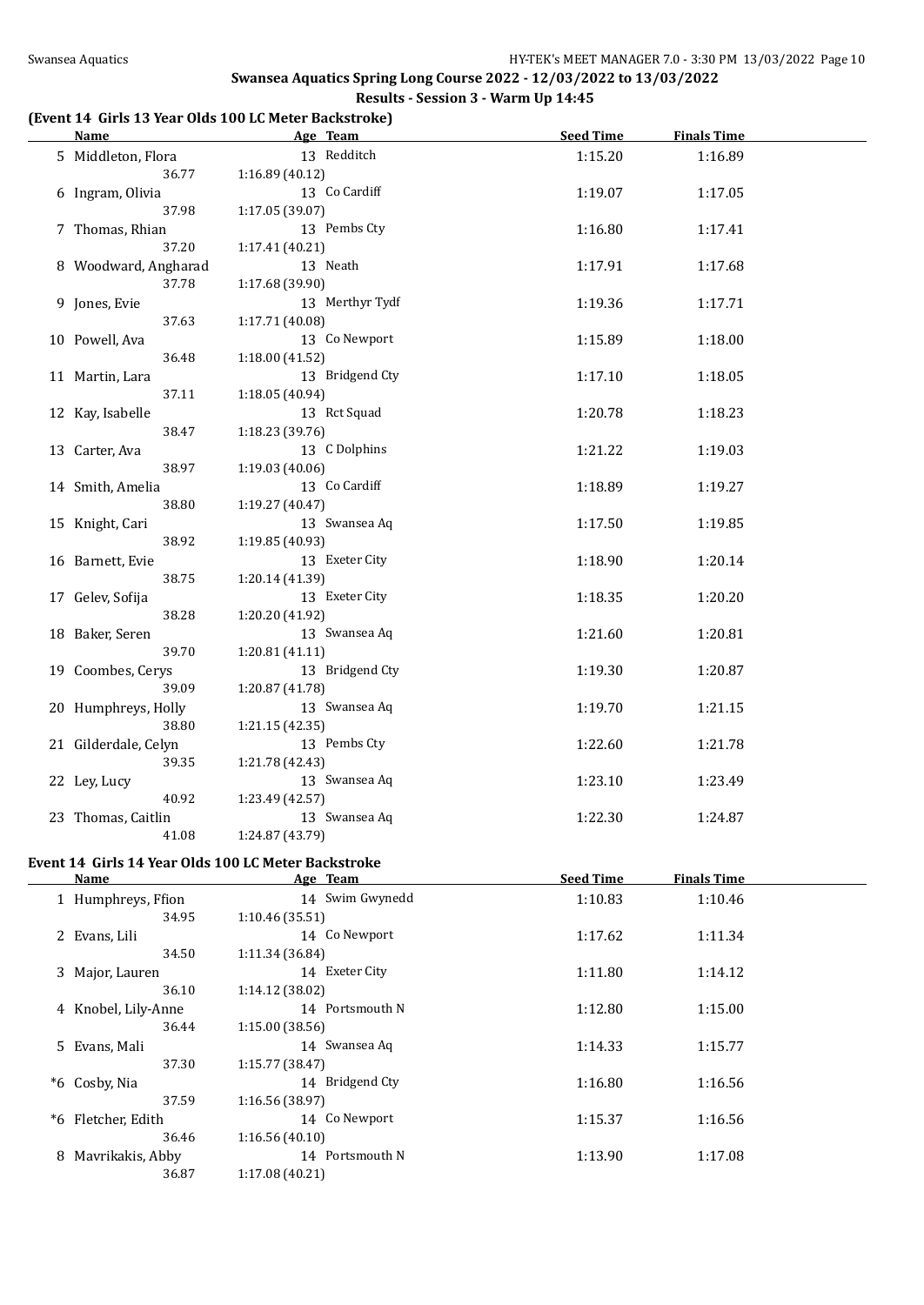#### **(Event 14 Girls 14 Year Olds 100 LC Meter Backstroke)**

| <b>Name</b>           | (Event 14 Girls 14 Year Olds 100 LC Meter Backstroke)<br>Age Team | <b>Seed Time</b> | <b>Finals Time</b> |  |
|-----------------------|-------------------------------------------------------------------|------------------|--------------------|--|
|                       | 14 Co Cardiff                                                     |                  |                    |  |
| 9 Phillips, Ruby      |                                                                   | 1:18.60          | 1:18.31            |  |
| 38.39                 | 1:18.31 (39.92)                                                   |                  |                    |  |
| 10 McDonagh, Emily    | 14 Bridgend Cty                                                   | 1:18.03          | 1:19.39            |  |
| 38.42                 | 1:19.39 (40.97)                                                   |                  |                    |  |
| 11 Trahearn, Leah     | 14 Co Leicester                                                   | 1:16.30          | 1:19.90            |  |
| 38.92                 | 1:19.90 (40.98)                                                   |                  |                    |  |
| 12 Thomas, Grace      | 14 Pembs Cty                                                      | 1:18.20          | 1:20.31            |  |
| 38.20                 | 1:20.31(42.11)                                                    |                  |                    |  |
|                       | Event 14 Girls 15 Year Olds 100 LC Meter Backstroke               |                  |                    |  |
| Name                  | Age Team                                                          | <b>Seed Time</b> | <b>Finals Time</b> |  |
| 1 Grover, Lillie      | 15 Wyre Forest                                                    | 1:06.00          | 1:06.57            |  |
| 32.23                 | 1:06.57(34.34)                                                    |                  |                    |  |
| 2 Jones, Bea          | 15 Co Newport                                                     | 1:06.64          | 1:06.92            |  |
| 32.43                 | 1:06.92 (34.49)                                                   |                  |                    |  |
| 3 Patterson, Millie   | 15 Swansea Aq                                                     | 1:06.36          | 1:07.07            |  |
| 32.50                 | 1:07.07 (34.57)                                                   |                  |                    |  |
| 4 Martin, Olivia      | 15 Mt Kelly                                                       | 1:07.10          | 1:07.19            |  |
| 32.71                 | 1:07.19 (34.48)                                                   |                  |                    |  |
| 5 Likely, Amber       | 15 Portsmouth N                                                   | 1:08.30          | 1:10.07            |  |
| 33.19                 | 1:10.07 (36.88)                                                   |                  |                    |  |
| 6 Sherlock, Katie     | 15 Mt Kelly                                                       | 1:08.86          | 1:10.25            |  |
| 34.78                 | 1:10.25(35.47)                                                    |                  |                    |  |
| 7 Green, Ashleigh     | 15 Redditch                                                       | 1:07.00          | 1:10.31            |  |
| 33.71                 | 1:10.31 (36.60)                                                   |                  |                    |  |
| 8 Keepings, Charlotte | 15 Co Newport                                                     | 1:11.67          | 1:11.18            |  |
| 34.63                 | 1:11.18(36.55)                                                    |                  |                    |  |
| 9 Streeter, Alice     | 15 Co Leicester                                                   | 1:08.70          | 1:11.32            |  |
| 34.29                 | 1:11.32 (37.03)                                                   |                  |                    |  |
| 10 Roberts, Alysia    | 15 Co Cardiff                                                     | 1:14.34          | 1:13.48            |  |
| 35.74                 | 1:13.48 (37.74)                                                   |                  |                    |  |
| 11 Sanghera, Amreen   | 15 Co Leicester                                                   | 1:11.20          | 1:13.81            |  |
| 35.95                 | 1:13.81 (37.86)                                                   |                  |                    |  |
| 12 Ball, Alicia       | 15 Co Leicester                                                   | 1:11.30          | 1:14.24            |  |
| 36.27                 | 1:14.24 (37.97)                                                   |                  |                    |  |
| 13 Gronow, Mia        | 15 Bridgend Cty                                                   | 1:13.53          | 1:14.31            |  |
| 35.77                 | 1:14.31 (38.54)                                                   |                  |                    |  |
| 14 Thomas, Ffion      | 15 Neath                                                          | 1:12.84          | 1:14.49            |  |
| 35.90                 | 1:14.49 (38.59)                                                   |                  |                    |  |
| 15 Simmonds, Macy     | 15 Co Leicester                                                   | 1:16.60          | 1:17.85            |  |

#### 15 Simmonds, Macy 15 Co Leicester 1:16.60 1:17.85 37.66 1:17.85 (40.19) 16 Peter, Sophie 15 Swansea Aq 1:15.76 1:18.37<br>37.99 1:18.37 (40.38) 37.99 1:18.37 (40.38)

#### **Event 14 Girls 16 Year Olds 100 LC Meter Backstroke**

| Name             | Age Team       | <b>Seed Time</b> | <b>Finals Time</b> |  |
|------------------|----------------|------------------|--------------------|--|
| 1 Stead, Martha  | 16 Wyre Forest | 1:05.30          | 1:05.47            |  |
| 31.95            | 1:05.47(33.52) |                  |                    |  |
| 2 Conroy, Grace  | 16 Mt Kelly    | 1:06.90          | 1:07.97            |  |
| 32.61            | 1:07.97(35.36) |                  |                    |  |
| 3 Byrne, Shannon | 16 Mt Kelly    | 1:07.30          | 1:08.60            |  |
| 33.79            | 1:08.60(34.81) |                  |                    |  |
| 4 Rogers, Nemone | 16 Mt Kelly    | 1:08.38          | 1:10.03            |  |
| 33.46            | 1:10.03(36.57) |                  |                    |  |
| 5 Lewis, Caera   | 16 Pembs Cty   | 1:14.30          | 1:11.51            |  |
| 34.06            | 1:11.51(37.45) |                  |                    |  |
| 6 Jones, Neve    | 16 Neath       | 1:09.45          | 1:12.33            |  |
| 35.12            | 1:12.33(37.21) |                  |                    |  |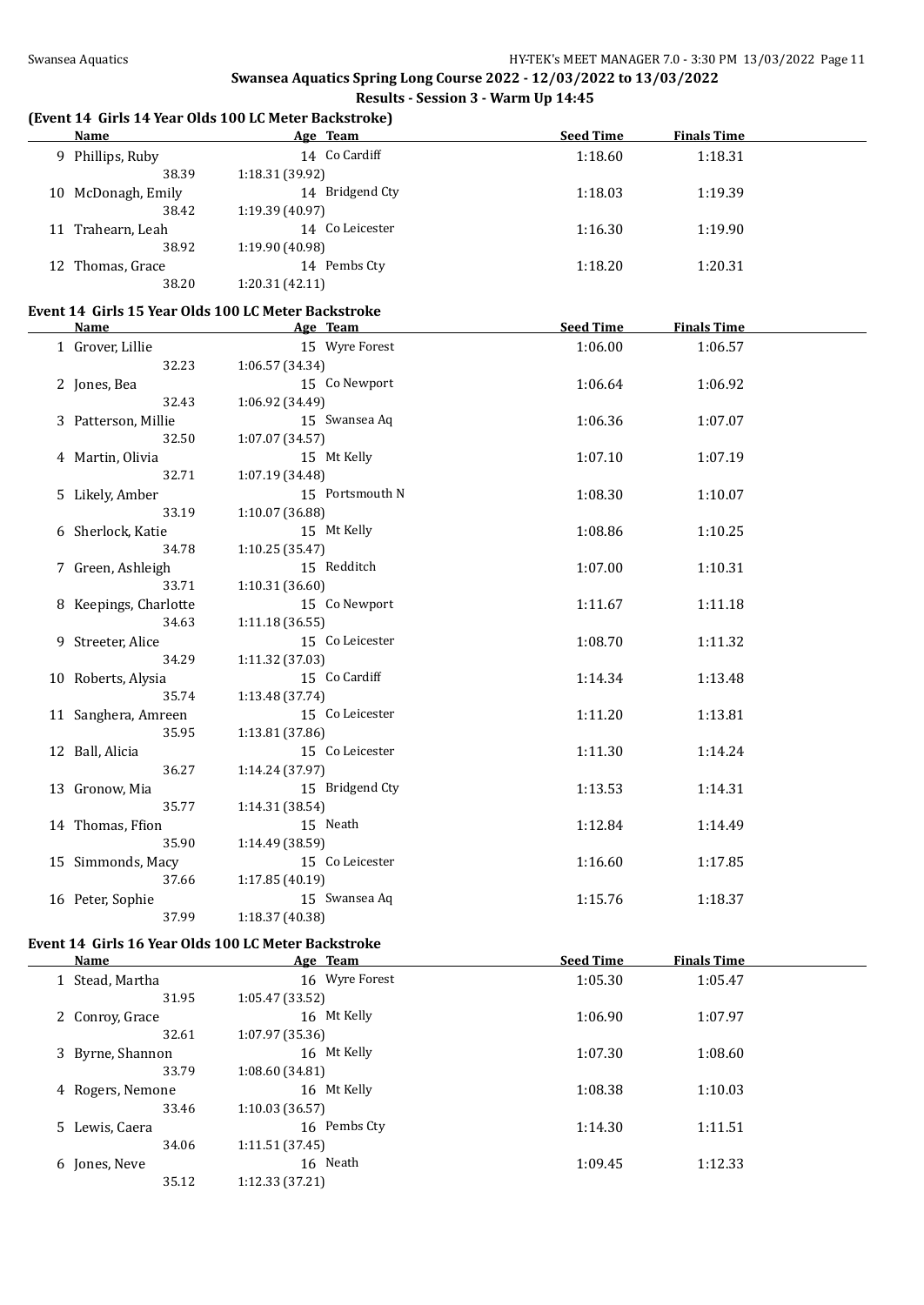# **(Event 14 Girls 16 Year Olds 100 LC Meter Backstroke)**

| 16 Portsmouth N<br>7 Boyes, Amelia<br>1:10.60<br>1:13.48<br>35.63<br>1:13.48 (37.85)<br>16 Barnstaple<br>8 Weatherley, Laine<br>1:12.35<br>1:13.88<br>35.33<br>1:13.88 (38.55)<br>16 Swansea Aq<br>9 Davies-Amos, Angelica<br>1:10.30<br>1:14.01<br>35.76<br>1:14.01 (38.25)<br>16 Welshpool<br>10 Jones, Cari<br>1:13.30<br>1:14.04<br>35.14<br>1:14.04 (38.90)<br>16 Mt Kelly<br>11 Endicott, Bethan<br>1:08.84<br>1:15.17<br>35.91<br>1:15.17(39.26)<br>Event 14 Girls 17 & Over 100 LC Meter Backstroke<br><b>Seed Time</b><br><b>Finals Time</b><br>Name<br>Age Team<br>18 Co Newport<br>1:03.32<br>1 Major, Scarlet<br>1:04.33<br>1:04.33 (32.79)<br>31.54<br>19 Swansea Aq<br>2 Pease, Georgia<br>1:08.37<br>1:07.12<br>1:07.12 (34.79)<br>32.33<br>17 Mt Kelly<br>3 Bamborough, Katie<br>1:05.48<br>1:08.30<br>33.49<br>1:08.30 (34.81)<br>18 Wrekin Coll<br>4 Leleux, Eve<br>1:06.50<br>1:08.52<br>33.59<br>1:08.52 (34.93)<br>19 Exeter City<br>5 Rawles, Milly<br>1:07.20<br>1:10.06<br>34.54<br>1:10.06 (35.52)<br>17 Neath<br>1:06.71<br>6 Evans, Bethan<br>1:10.47<br>33.79<br>1:10.47 (36.68)<br>17 Rct Squad<br>7 Marchant, Rhiannon<br>1:08.86<br>1:12.98<br>34.55<br>1:12.98 (38.43)<br>Event 14 Girls 100 LC Meter Backstroke Multi-Class<br><b>Seed Time</b><br>and the same of the Age Team<br><b>Finals Time</b><br>Name<br>15 Swim Gwynedd<br>1 Letton-Jones, Ela S13<br>1:33.26<br>1:29.73<br>43.80<br>1:29.73 (45.93)<br>Event 15 Boys 11 Year Olds 400 LC Meter Freestyle<br>all a subset of the season of the season and the season of the season of the season of the season of the season of the season of the season of the season of the season of the season of the season of the season of the seaso<br><b>Seed Time</b><br><b>Finals Time</b><br>Name<br>5:35.62<br>1 Biddick, James<br>11 Exeter City<br>5:35.90<br>36.31<br>$1:18.93(42.62)$ $2:01.64(42.71)$<br>2:46.22 (44.58)<br>3:30.43 (44.21)<br>$4:14.85(44.42)$ $4:57.43(42.58)$<br>5:35.90 (38.47)<br>Event 15 Boys 13 Year Olds 400 LC Meter Freestyle<br><b>Seed Time</b><br><b>Finals Time</b><br>Age Team<br><u>Name</u><br>13 Portsmouth N<br>4:45.50<br>1 Jennings, Thomas<br>4:34.09<br>29.93<br>1:03.62 (33.69)<br>1:38.08 (34.46)<br>2:13.10 (35.02)<br>3:59.79 (35.74)<br>2:48.36 (35.26)<br>3:24.05 (35.69)<br>4:34.09 (34.30)<br>Event 15 Boys 14 Year Olds 400 LC Meter Freestyle<br><b>Seed Time</b><br><b>Finals Time</b><br>Age Team<br><u>Name</u><br>14 Mt Kelly<br>1 Angelakis, Panagiotis<br>4:30.41<br>4:30.70<br>29.97<br>1:03.88 (33.91)<br>1:37.74 (33.86)<br>2:12.98 (35.24)<br>2:47.83 (34.85)<br>3:22.82 (34.99)<br>3:57.76 (34.94)<br>4:30.70 (32.94)<br>14 Exeter City<br>4:33.10<br>2 Tyers, Ethan<br>4:34.10<br>30.06<br>1:04.35 (34.29)<br>1:39.49 (35.14)<br>2:14.51 (35.02)<br>2:49.74 (35.23)<br>3:24.62 (34.88)<br>3:59.25 (34.63)<br>4:33.10 (33.85)<br>14 Co Leicester<br>3 Boyd, Lewis<br>4:24.80<br>4:35.12<br>30.12<br>1:03.99 (33.87)<br>1:38.38 (34.39)<br>2:13.04 (34.66)<br>2:48.47 (35.43)<br>3:24.02 (35.55)<br>3:59.89 (35.87)<br>4:35.12 (35.23)<br>14 Swansea Aq<br>4 Gillett, Oliver<br>4:39.91<br>4:36.48<br>31.29<br>1:06.48 (35.19)<br>1:42.33 (35.85)<br>2:18.16 (35.83)<br>2:53.26 (35.10)<br>3:28.62 (35.36)<br>4:03.32 (34.70)<br>4:36.48 (33.16) | Name | Age Team | <b>Seed Time</b> | <b>Finals Time</b> |  |
|----------------------------------------------------------------------------------------------------------------------------------------------------------------------------------------------------------------------------------------------------------------------------------------------------------------------------------------------------------------------------------------------------------------------------------------------------------------------------------------------------------------------------------------------------------------------------------------------------------------------------------------------------------------------------------------------------------------------------------------------------------------------------------------------------------------------------------------------------------------------------------------------------------------------------------------------------------------------------------------------------------------------------------------------------------------------------------------------------------------------------------------------------------------------------------------------------------------------------------------------------------------------------------------------------------------------------------------------------------------------------------------------------------------------------------------------------------------------------------------------------------------------------------------------------------------------------------------------------------------------------------------------------------------------------------------------------------------------------------------------------------------------------------------------------------------------------------------------------------------------------------------------------------------------------------------------------------------------------------------------------------------------------------------------------------------------------------------------------------------------------------------------------------------------------------------------------------------------------------------------------------------------------------------------------------------------------------------------------------------------------------------------------------------------------------------------------------------------------------------------------------------------------------------------------------------------------------------------------------------------------------------------------------------------------------------------------------------------------------------------------------------------------------------------------------------------------------------------------------------------------------------------------------------------------------------------------------------------------------------------------------------------------------------------------------------------------------------------------------------------------------------------------------------------------------------------------------------------------------------------------------------------------------------------------------|------|----------|------------------|--------------------|--|
|                                                                                                                                                                                                                                                                                                                                                                                                                                                                                                                                                                                                                                                                                                                                                                                                                                                                                                                                                                                                                                                                                                                                                                                                                                                                                                                                                                                                                                                                                                                                                                                                                                                                                                                                                                                                                                                                                                                                                                                                                                                                                                                                                                                                                                                                                                                                                                                                                                                                                                                                                                                                                                                                                                                                                                                                                                                                                                                                                                                                                                                                                                                                                                                                                                                                                                          |      |          |                  |                    |  |
|                                                                                                                                                                                                                                                                                                                                                                                                                                                                                                                                                                                                                                                                                                                                                                                                                                                                                                                                                                                                                                                                                                                                                                                                                                                                                                                                                                                                                                                                                                                                                                                                                                                                                                                                                                                                                                                                                                                                                                                                                                                                                                                                                                                                                                                                                                                                                                                                                                                                                                                                                                                                                                                                                                                                                                                                                                                                                                                                                                                                                                                                                                                                                                                                                                                                                                          |      |          |                  |                    |  |
|                                                                                                                                                                                                                                                                                                                                                                                                                                                                                                                                                                                                                                                                                                                                                                                                                                                                                                                                                                                                                                                                                                                                                                                                                                                                                                                                                                                                                                                                                                                                                                                                                                                                                                                                                                                                                                                                                                                                                                                                                                                                                                                                                                                                                                                                                                                                                                                                                                                                                                                                                                                                                                                                                                                                                                                                                                                                                                                                                                                                                                                                                                                                                                                                                                                                                                          |      |          |                  |                    |  |
|                                                                                                                                                                                                                                                                                                                                                                                                                                                                                                                                                                                                                                                                                                                                                                                                                                                                                                                                                                                                                                                                                                                                                                                                                                                                                                                                                                                                                                                                                                                                                                                                                                                                                                                                                                                                                                                                                                                                                                                                                                                                                                                                                                                                                                                                                                                                                                                                                                                                                                                                                                                                                                                                                                                                                                                                                                                                                                                                                                                                                                                                                                                                                                                                                                                                                                          |      |          |                  |                    |  |
|                                                                                                                                                                                                                                                                                                                                                                                                                                                                                                                                                                                                                                                                                                                                                                                                                                                                                                                                                                                                                                                                                                                                                                                                                                                                                                                                                                                                                                                                                                                                                                                                                                                                                                                                                                                                                                                                                                                                                                                                                                                                                                                                                                                                                                                                                                                                                                                                                                                                                                                                                                                                                                                                                                                                                                                                                                                                                                                                                                                                                                                                                                                                                                                                                                                                                                          |      |          |                  |                    |  |
|                                                                                                                                                                                                                                                                                                                                                                                                                                                                                                                                                                                                                                                                                                                                                                                                                                                                                                                                                                                                                                                                                                                                                                                                                                                                                                                                                                                                                                                                                                                                                                                                                                                                                                                                                                                                                                                                                                                                                                                                                                                                                                                                                                                                                                                                                                                                                                                                                                                                                                                                                                                                                                                                                                                                                                                                                                                                                                                                                                                                                                                                                                                                                                                                                                                                                                          |      |          |                  |                    |  |
|                                                                                                                                                                                                                                                                                                                                                                                                                                                                                                                                                                                                                                                                                                                                                                                                                                                                                                                                                                                                                                                                                                                                                                                                                                                                                                                                                                                                                                                                                                                                                                                                                                                                                                                                                                                                                                                                                                                                                                                                                                                                                                                                                                                                                                                                                                                                                                                                                                                                                                                                                                                                                                                                                                                                                                                                                                                                                                                                                                                                                                                                                                                                                                                                                                                                                                          |      |          |                  |                    |  |
|                                                                                                                                                                                                                                                                                                                                                                                                                                                                                                                                                                                                                                                                                                                                                                                                                                                                                                                                                                                                                                                                                                                                                                                                                                                                                                                                                                                                                                                                                                                                                                                                                                                                                                                                                                                                                                                                                                                                                                                                                                                                                                                                                                                                                                                                                                                                                                                                                                                                                                                                                                                                                                                                                                                                                                                                                                                                                                                                                                                                                                                                                                                                                                                                                                                                                                          |      |          |                  |                    |  |
|                                                                                                                                                                                                                                                                                                                                                                                                                                                                                                                                                                                                                                                                                                                                                                                                                                                                                                                                                                                                                                                                                                                                                                                                                                                                                                                                                                                                                                                                                                                                                                                                                                                                                                                                                                                                                                                                                                                                                                                                                                                                                                                                                                                                                                                                                                                                                                                                                                                                                                                                                                                                                                                                                                                                                                                                                                                                                                                                                                                                                                                                                                                                                                                                                                                                                                          |      |          |                  |                    |  |
|                                                                                                                                                                                                                                                                                                                                                                                                                                                                                                                                                                                                                                                                                                                                                                                                                                                                                                                                                                                                                                                                                                                                                                                                                                                                                                                                                                                                                                                                                                                                                                                                                                                                                                                                                                                                                                                                                                                                                                                                                                                                                                                                                                                                                                                                                                                                                                                                                                                                                                                                                                                                                                                                                                                                                                                                                                                                                                                                                                                                                                                                                                                                                                                                                                                                                                          |      |          |                  |                    |  |
|                                                                                                                                                                                                                                                                                                                                                                                                                                                                                                                                                                                                                                                                                                                                                                                                                                                                                                                                                                                                                                                                                                                                                                                                                                                                                                                                                                                                                                                                                                                                                                                                                                                                                                                                                                                                                                                                                                                                                                                                                                                                                                                                                                                                                                                                                                                                                                                                                                                                                                                                                                                                                                                                                                                                                                                                                                                                                                                                                                                                                                                                                                                                                                                                                                                                                                          |      |          |                  |                    |  |
|                                                                                                                                                                                                                                                                                                                                                                                                                                                                                                                                                                                                                                                                                                                                                                                                                                                                                                                                                                                                                                                                                                                                                                                                                                                                                                                                                                                                                                                                                                                                                                                                                                                                                                                                                                                                                                                                                                                                                                                                                                                                                                                                                                                                                                                                                                                                                                                                                                                                                                                                                                                                                                                                                                                                                                                                                                                                                                                                                                                                                                                                                                                                                                                                                                                                                                          |      |          |                  |                    |  |
|                                                                                                                                                                                                                                                                                                                                                                                                                                                                                                                                                                                                                                                                                                                                                                                                                                                                                                                                                                                                                                                                                                                                                                                                                                                                                                                                                                                                                                                                                                                                                                                                                                                                                                                                                                                                                                                                                                                                                                                                                                                                                                                                                                                                                                                                                                                                                                                                                                                                                                                                                                                                                                                                                                                                                                                                                                                                                                                                                                                                                                                                                                                                                                                                                                                                                                          |      |          |                  |                    |  |
|                                                                                                                                                                                                                                                                                                                                                                                                                                                                                                                                                                                                                                                                                                                                                                                                                                                                                                                                                                                                                                                                                                                                                                                                                                                                                                                                                                                                                                                                                                                                                                                                                                                                                                                                                                                                                                                                                                                                                                                                                                                                                                                                                                                                                                                                                                                                                                                                                                                                                                                                                                                                                                                                                                                                                                                                                                                                                                                                                                                                                                                                                                                                                                                                                                                                                                          |      |          |                  |                    |  |
|                                                                                                                                                                                                                                                                                                                                                                                                                                                                                                                                                                                                                                                                                                                                                                                                                                                                                                                                                                                                                                                                                                                                                                                                                                                                                                                                                                                                                                                                                                                                                                                                                                                                                                                                                                                                                                                                                                                                                                                                                                                                                                                                                                                                                                                                                                                                                                                                                                                                                                                                                                                                                                                                                                                                                                                                                                                                                                                                                                                                                                                                                                                                                                                                                                                                                                          |      |          |                  |                    |  |
|                                                                                                                                                                                                                                                                                                                                                                                                                                                                                                                                                                                                                                                                                                                                                                                                                                                                                                                                                                                                                                                                                                                                                                                                                                                                                                                                                                                                                                                                                                                                                                                                                                                                                                                                                                                                                                                                                                                                                                                                                                                                                                                                                                                                                                                                                                                                                                                                                                                                                                                                                                                                                                                                                                                                                                                                                                                                                                                                                                                                                                                                                                                                                                                                                                                                                                          |      |          |                  |                    |  |
|                                                                                                                                                                                                                                                                                                                                                                                                                                                                                                                                                                                                                                                                                                                                                                                                                                                                                                                                                                                                                                                                                                                                                                                                                                                                                                                                                                                                                                                                                                                                                                                                                                                                                                                                                                                                                                                                                                                                                                                                                                                                                                                                                                                                                                                                                                                                                                                                                                                                                                                                                                                                                                                                                                                                                                                                                                                                                                                                                                                                                                                                                                                                                                                                                                                                                                          |      |          |                  |                    |  |
|                                                                                                                                                                                                                                                                                                                                                                                                                                                                                                                                                                                                                                                                                                                                                                                                                                                                                                                                                                                                                                                                                                                                                                                                                                                                                                                                                                                                                                                                                                                                                                                                                                                                                                                                                                                                                                                                                                                                                                                                                                                                                                                                                                                                                                                                                                                                                                                                                                                                                                                                                                                                                                                                                                                                                                                                                                                                                                                                                                                                                                                                                                                                                                                                                                                                                                          |      |          |                  |                    |  |
|                                                                                                                                                                                                                                                                                                                                                                                                                                                                                                                                                                                                                                                                                                                                                                                                                                                                                                                                                                                                                                                                                                                                                                                                                                                                                                                                                                                                                                                                                                                                                                                                                                                                                                                                                                                                                                                                                                                                                                                                                                                                                                                                                                                                                                                                                                                                                                                                                                                                                                                                                                                                                                                                                                                                                                                                                                                                                                                                                                                                                                                                                                                                                                                                                                                                                                          |      |          |                  |                    |  |
|                                                                                                                                                                                                                                                                                                                                                                                                                                                                                                                                                                                                                                                                                                                                                                                                                                                                                                                                                                                                                                                                                                                                                                                                                                                                                                                                                                                                                                                                                                                                                                                                                                                                                                                                                                                                                                                                                                                                                                                                                                                                                                                                                                                                                                                                                                                                                                                                                                                                                                                                                                                                                                                                                                                                                                                                                                                                                                                                                                                                                                                                                                                                                                                                                                                                                                          |      |          |                  |                    |  |
|                                                                                                                                                                                                                                                                                                                                                                                                                                                                                                                                                                                                                                                                                                                                                                                                                                                                                                                                                                                                                                                                                                                                                                                                                                                                                                                                                                                                                                                                                                                                                                                                                                                                                                                                                                                                                                                                                                                                                                                                                                                                                                                                                                                                                                                                                                                                                                                                                                                                                                                                                                                                                                                                                                                                                                                                                                                                                                                                                                                                                                                                                                                                                                                                                                                                                                          |      |          |                  |                    |  |
|                                                                                                                                                                                                                                                                                                                                                                                                                                                                                                                                                                                                                                                                                                                                                                                                                                                                                                                                                                                                                                                                                                                                                                                                                                                                                                                                                                                                                                                                                                                                                                                                                                                                                                                                                                                                                                                                                                                                                                                                                                                                                                                                                                                                                                                                                                                                                                                                                                                                                                                                                                                                                                                                                                                                                                                                                                                                                                                                                                                                                                                                                                                                                                                                                                                                                                          |      |          |                  |                    |  |
|                                                                                                                                                                                                                                                                                                                                                                                                                                                                                                                                                                                                                                                                                                                                                                                                                                                                                                                                                                                                                                                                                                                                                                                                                                                                                                                                                                                                                                                                                                                                                                                                                                                                                                                                                                                                                                                                                                                                                                                                                                                                                                                                                                                                                                                                                                                                                                                                                                                                                                                                                                                                                                                                                                                                                                                                                                                                                                                                                                                                                                                                                                                                                                                                                                                                                                          |      |          |                  |                    |  |
|                                                                                                                                                                                                                                                                                                                                                                                                                                                                                                                                                                                                                                                                                                                                                                                                                                                                                                                                                                                                                                                                                                                                                                                                                                                                                                                                                                                                                                                                                                                                                                                                                                                                                                                                                                                                                                                                                                                                                                                                                                                                                                                                                                                                                                                                                                                                                                                                                                                                                                                                                                                                                                                                                                                                                                                                                                                                                                                                                                                                                                                                                                                                                                                                                                                                                                          |      |          |                  |                    |  |
|                                                                                                                                                                                                                                                                                                                                                                                                                                                                                                                                                                                                                                                                                                                                                                                                                                                                                                                                                                                                                                                                                                                                                                                                                                                                                                                                                                                                                                                                                                                                                                                                                                                                                                                                                                                                                                                                                                                                                                                                                                                                                                                                                                                                                                                                                                                                                                                                                                                                                                                                                                                                                                                                                                                                                                                                                                                                                                                                                                                                                                                                                                                                                                                                                                                                                                          |      |          |                  |                    |  |
|                                                                                                                                                                                                                                                                                                                                                                                                                                                                                                                                                                                                                                                                                                                                                                                                                                                                                                                                                                                                                                                                                                                                                                                                                                                                                                                                                                                                                                                                                                                                                                                                                                                                                                                                                                                                                                                                                                                                                                                                                                                                                                                                                                                                                                                                                                                                                                                                                                                                                                                                                                                                                                                                                                                                                                                                                                                                                                                                                                                                                                                                                                                                                                                                                                                                                                          |      |          |                  |                    |  |
|                                                                                                                                                                                                                                                                                                                                                                                                                                                                                                                                                                                                                                                                                                                                                                                                                                                                                                                                                                                                                                                                                                                                                                                                                                                                                                                                                                                                                                                                                                                                                                                                                                                                                                                                                                                                                                                                                                                                                                                                                                                                                                                                                                                                                                                                                                                                                                                                                                                                                                                                                                                                                                                                                                                                                                                                                                                                                                                                                                                                                                                                                                                                                                                                                                                                                                          |      |          |                  |                    |  |
|                                                                                                                                                                                                                                                                                                                                                                                                                                                                                                                                                                                                                                                                                                                                                                                                                                                                                                                                                                                                                                                                                                                                                                                                                                                                                                                                                                                                                                                                                                                                                                                                                                                                                                                                                                                                                                                                                                                                                                                                                                                                                                                                                                                                                                                                                                                                                                                                                                                                                                                                                                                                                                                                                                                                                                                                                                                                                                                                                                                                                                                                                                                                                                                                                                                                                                          |      |          |                  |                    |  |
|                                                                                                                                                                                                                                                                                                                                                                                                                                                                                                                                                                                                                                                                                                                                                                                                                                                                                                                                                                                                                                                                                                                                                                                                                                                                                                                                                                                                                                                                                                                                                                                                                                                                                                                                                                                                                                                                                                                                                                                                                                                                                                                                                                                                                                                                                                                                                                                                                                                                                                                                                                                                                                                                                                                                                                                                                                                                                                                                                                                                                                                                                                                                                                                                                                                                                                          |      |          |                  |                    |  |
|                                                                                                                                                                                                                                                                                                                                                                                                                                                                                                                                                                                                                                                                                                                                                                                                                                                                                                                                                                                                                                                                                                                                                                                                                                                                                                                                                                                                                                                                                                                                                                                                                                                                                                                                                                                                                                                                                                                                                                                                                                                                                                                                                                                                                                                                                                                                                                                                                                                                                                                                                                                                                                                                                                                                                                                                                                                                                                                                                                                                                                                                                                                                                                                                                                                                                                          |      |          |                  |                    |  |
|                                                                                                                                                                                                                                                                                                                                                                                                                                                                                                                                                                                                                                                                                                                                                                                                                                                                                                                                                                                                                                                                                                                                                                                                                                                                                                                                                                                                                                                                                                                                                                                                                                                                                                                                                                                                                                                                                                                                                                                                                                                                                                                                                                                                                                                                                                                                                                                                                                                                                                                                                                                                                                                                                                                                                                                                                                                                                                                                                                                                                                                                                                                                                                                                                                                                                                          |      |          |                  |                    |  |
|                                                                                                                                                                                                                                                                                                                                                                                                                                                                                                                                                                                                                                                                                                                                                                                                                                                                                                                                                                                                                                                                                                                                                                                                                                                                                                                                                                                                                                                                                                                                                                                                                                                                                                                                                                                                                                                                                                                                                                                                                                                                                                                                                                                                                                                                                                                                                                                                                                                                                                                                                                                                                                                                                                                                                                                                                                                                                                                                                                                                                                                                                                                                                                                                                                                                                                          |      |          |                  |                    |  |
|                                                                                                                                                                                                                                                                                                                                                                                                                                                                                                                                                                                                                                                                                                                                                                                                                                                                                                                                                                                                                                                                                                                                                                                                                                                                                                                                                                                                                                                                                                                                                                                                                                                                                                                                                                                                                                                                                                                                                                                                                                                                                                                                                                                                                                                                                                                                                                                                                                                                                                                                                                                                                                                                                                                                                                                                                                                                                                                                                                                                                                                                                                                                                                                                                                                                                                          |      |          |                  |                    |  |
|                                                                                                                                                                                                                                                                                                                                                                                                                                                                                                                                                                                                                                                                                                                                                                                                                                                                                                                                                                                                                                                                                                                                                                                                                                                                                                                                                                                                                                                                                                                                                                                                                                                                                                                                                                                                                                                                                                                                                                                                                                                                                                                                                                                                                                                                                                                                                                                                                                                                                                                                                                                                                                                                                                                                                                                                                                                                                                                                                                                                                                                                                                                                                                                                                                                                                                          |      |          |                  |                    |  |
|                                                                                                                                                                                                                                                                                                                                                                                                                                                                                                                                                                                                                                                                                                                                                                                                                                                                                                                                                                                                                                                                                                                                                                                                                                                                                                                                                                                                                                                                                                                                                                                                                                                                                                                                                                                                                                                                                                                                                                                                                                                                                                                                                                                                                                                                                                                                                                                                                                                                                                                                                                                                                                                                                                                                                                                                                                                                                                                                                                                                                                                                                                                                                                                                                                                                                                          |      |          |                  |                    |  |
|                                                                                                                                                                                                                                                                                                                                                                                                                                                                                                                                                                                                                                                                                                                                                                                                                                                                                                                                                                                                                                                                                                                                                                                                                                                                                                                                                                                                                                                                                                                                                                                                                                                                                                                                                                                                                                                                                                                                                                                                                                                                                                                                                                                                                                                                                                                                                                                                                                                                                                                                                                                                                                                                                                                                                                                                                                                                                                                                                                                                                                                                                                                                                                                                                                                                                                          |      |          |                  |                    |  |
|                                                                                                                                                                                                                                                                                                                                                                                                                                                                                                                                                                                                                                                                                                                                                                                                                                                                                                                                                                                                                                                                                                                                                                                                                                                                                                                                                                                                                                                                                                                                                                                                                                                                                                                                                                                                                                                                                                                                                                                                                                                                                                                                                                                                                                                                                                                                                                                                                                                                                                                                                                                                                                                                                                                                                                                                                                                                                                                                                                                                                                                                                                                                                                                                                                                                                                          |      |          |                  |                    |  |
|                                                                                                                                                                                                                                                                                                                                                                                                                                                                                                                                                                                                                                                                                                                                                                                                                                                                                                                                                                                                                                                                                                                                                                                                                                                                                                                                                                                                                                                                                                                                                                                                                                                                                                                                                                                                                                                                                                                                                                                                                                                                                                                                                                                                                                                                                                                                                                                                                                                                                                                                                                                                                                                                                                                                                                                                                                                                                                                                                                                                                                                                                                                                                                                                                                                                                                          |      |          |                  |                    |  |
|                                                                                                                                                                                                                                                                                                                                                                                                                                                                                                                                                                                                                                                                                                                                                                                                                                                                                                                                                                                                                                                                                                                                                                                                                                                                                                                                                                                                                                                                                                                                                                                                                                                                                                                                                                                                                                                                                                                                                                                                                                                                                                                                                                                                                                                                                                                                                                                                                                                                                                                                                                                                                                                                                                                                                                                                                                                                                                                                                                                                                                                                                                                                                                                                                                                                                                          |      |          |                  |                    |  |
|                                                                                                                                                                                                                                                                                                                                                                                                                                                                                                                                                                                                                                                                                                                                                                                                                                                                                                                                                                                                                                                                                                                                                                                                                                                                                                                                                                                                                                                                                                                                                                                                                                                                                                                                                                                                                                                                                                                                                                                                                                                                                                                                                                                                                                                                                                                                                                                                                                                                                                                                                                                                                                                                                                                                                                                                                                                                                                                                                                                                                                                                                                                                                                                                                                                                                                          |      |          |                  |                    |  |
|                                                                                                                                                                                                                                                                                                                                                                                                                                                                                                                                                                                                                                                                                                                                                                                                                                                                                                                                                                                                                                                                                                                                                                                                                                                                                                                                                                                                                                                                                                                                                                                                                                                                                                                                                                                                                                                                                                                                                                                                                                                                                                                                                                                                                                                                                                                                                                                                                                                                                                                                                                                                                                                                                                                                                                                                                                                                                                                                                                                                                                                                                                                                                                                                                                                                                                          |      |          |                  |                    |  |
|                                                                                                                                                                                                                                                                                                                                                                                                                                                                                                                                                                                                                                                                                                                                                                                                                                                                                                                                                                                                                                                                                                                                                                                                                                                                                                                                                                                                                                                                                                                                                                                                                                                                                                                                                                                                                                                                                                                                                                                                                                                                                                                                                                                                                                                                                                                                                                                                                                                                                                                                                                                                                                                                                                                                                                                                                                                                                                                                                                                                                                                                                                                                                                                                                                                                                                          |      |          |                  |                    |  |
|                                                                                                                                                                                                                                                                                                                                                                                                                                                                                                                                                                                                                                                                                                                                                                                                                                                                                                                                                                                                                                                                                                                                                                                                                                                                                                                                                                                                                                                                                                                                                                                                                                                                                                                                                                                                                                                                                                                                                                                                                                                                                                                                                                                                                                                                                                                                                                                                                                                                                                                                                                                                                                                                                                                                                                                                                                                                                                                                                                                                                                                                                                                                                                                                                                                                                                          |      |          |                  |                    |  |
|                                                                                                                                                                                                                                                                                                                                                                                                                                                                                                                                                                                                                                                                                                                                                                                                                                                                                                                                                                                                                                                                                                                                                                                                                                                                                                                                                                                                                                                                                                                                                                                                                                                                                                                                                                                                                                                                                                                                                                                                                                                                                                                                                                                                                                                                                                                                                                                                                                                                                                                                                                                                                                                                                                                                                                                                                                                                                                                                                                                                                                                                                                                                                                                                                                                                                                          |      |          |                  |                    |  |
|                                                                                                                                                                                                                                                                                                                                                                                                                                                                                                                                                                                                                                                                                                                                                                                                                                                                                                                                                                                                                                                                                                                                                                                                                                                                                                                                                                                                                                                                                                                                                                                                                                                                                                                                                                                                                                                                                                                                                                                                                                                                                                                                                                                                                                                                                                                                                                                                                                                                                                                                                                                                                                                                                                                                                                                                                                                                                                                                                                                                                                                                                                                                                                                                                                                                                                          |      |          |                  |                    |  |
|                                                                                                                                                                                                                                                                                                                                                                                                                                                                                                                                                                                                                                                                                                                                                                                                                                                                                                                                                                                                                                                                                                                                                                                                                                                                                                                                                                                                                                                                                                                                                                                                                                                                                                                                                                                                                                                                                                                                                                                                                                                                                                                                                                                                                                                                                                                                                                                                                                                                                                                                                                                                                                                                                                                                                                                                                                                                                                                                                                                                                                                                                                                                                                                                                                                                                                          |      |          |                  |                    |  |
|                                                                                                                                                                                                                                                                                                                                                                                                                                                                                                                                                                                                                                                                                                                                                                                                                                                                                                                                                                                                                                                                                                                                                                                                                                                                                                                                                                                                                                                                                                                                                                                                                                                                                                                                                                                                                                                                                                                                                                                                                                                                                                                                                                                                                                                                                                                                                                                                                                                                                                                                                                                                                                                                                                                                                                                                                                                                                                                                                                                                                                                                                                                                                                                                                                                                                                          |      |          |                  |                    |  |
|                                                                                                                                                                                                                                                                                                                                                                                                                                                                                                                                                                                                                                                                                                                                                                                                                                                                                                                                                                                                                                                                                                                                                                                                                                                                                                                                                                                                                                                                                                                                                                                                                                                                                                                                                                                                                                                                                                                                                                                                                                                                                                                                                                                                                                                                                                                                                                                                                                                                                                                                                                                                                                                                                                                                                                                                                                                                                                                                                                                                                                                                                                                                                                                                                                                                                                          |      |          |                  |                    |  |
|                                                                                                                                                                                                                                                                                                                                                                                                                                                                                                                                                                                                                                                                                                                                                                                                                                                                                                                                                                                                                                                                                                                                                                                                                                                                                                                                                                                                                                                                                                                                                                                                                                                                                                                                                                                                                                                                                                                                                                                                                                                                                                                                                                                                                                                                                                                                                                                                                                                                                                                                                                                                                                                                                                                                                                                                                                                                                                                                                                                                                                                                                                                                                                                                                                                                                                          |      |          |                  |                    |  |
|                                                                                                                                                                                                                                                                                                                                                                                                                                                                                                                                                                                                                                                                                                                                                                                                                                                                                                                                                                                                                                                                                                                                                                                                                                                                                                                                                                                                                                                                                                                                                                                                                                                                                                                                                                                                                                                                                                                                                                                                                                                                                                                                                                                                                                                                                                                                                                                                                                                                                                                                                                                                                                                                                                                                                                                                                                                                                                                                                                                                                                                                                                                                                                                                                                                                                                          |      |          |                  |                    |  |
|                                                                                                                                                                                                                                                                                                                                                                                                                                                                                                                                                                                                                                                                                                                                                                                                                                                                                                                                                                                                                                                                                                                                                                                                                                                                                                                                                                                                                                                                                                                                                                                                                                                                                                                                                                                                                                                                                                                                                                                                                                                                                                                                                                                                                                                                                                                                                                                                                                                                                                                                                                                                                                                                                                                                                                                                                                                                                                                                                                                                                                                                                                                                                                                                                                                                                                          |      |          |                  |                    |  |
|                                                                                                                                                                                                                                                                                                                                                                                                                                                                                                                                                                                                                                                                                                                                                                                                                                                                                                                                                                                                                                                                                                                                                                                                                                                                                                                                                                                                                                                                                                                                                                                                                                                                                                                                                                                                                                                                                                                                                                                                                                                                                                                                                                                                                                                                                                                                                                                                                                                                                                                                                                                                                                                                                                                                                                                                                                                                                                                                                                                                                                                                                                                                                                                                                                                                                                          |      |          |                  |                    |  |
|                                                                                                                                                                                                                                                                                                                                                                                                                                                                                                                                                                                                                                                                                                                                                                                                                                                                                                                                                                                                                                                                                                                                                                                                                                                                                                                                                                                                                                                                                                                                                                                                                                                                                                                                                                                                                                                                                                                                                                                                                                                                                                                                                                                                                                                                                                                                                                                                                                                                                                                                                                                                                                                                                                                                                                                                                                                                                                                                                                                                                                                                                                                                                                                                                                                                                                          |      |          |                  |                    |  |
|                                                                                                                                                                                                                                                                                                                                                                                                                                                                                                                                                                                                                                                                                                                                                                                                                                                                                                                                                                                                                                                                                                                                                                                                                                                                                                                                                                                                                                                                                                                                                                                                                                                                                                                                                                                                                                                                                                                                                                                                                                                                                                                                                                                                                                                                                                                                                                                                                                                                                                                                                                                                                                                                                                                                                                                                                                                                                                                                                                                                                                                                                                                                                                                                                                                                                                          |      |          |                  |                    |  |
|                                                                                                                                                                                                                                                                                                                                                                                                                                                                                                                                                                                                                                                                                                                                                                                                                                                                                                                                                                                                                                                                                                                                                                                                                                                                                                                                                                                                                                                                                                                                                                                                                                                                                                                                                                                                                                                                                                                                                                                                                                                                                                                                                                                                                                                                                                                                                                                                                                                                                                                                                                                                                                                                                                                                                                                                                                                                                                                                                                                                                                                                                                                                                                                                                                                                                                          |      |          |                  |                    |  |
|                                                                                                                                                                                                                                                                                                                                                                                                                                                                                                                                                                                                                                                                                                                                                                                                                                                                                                                                                                                                                                                                                                                                                                                                                                                                                                                                                                                                                                                                                                                                                                                                                                                                                                                                                                                                                                                                                                                                                                                                                                                                                                                                                                                                                                                                                                                                                                                                                                                                                                                                                                                                                                                                                                                                                                                                                                                                                                                                                                                                                                                                                                                                                                                                                                                                                                          |      |          |                  |                    |  |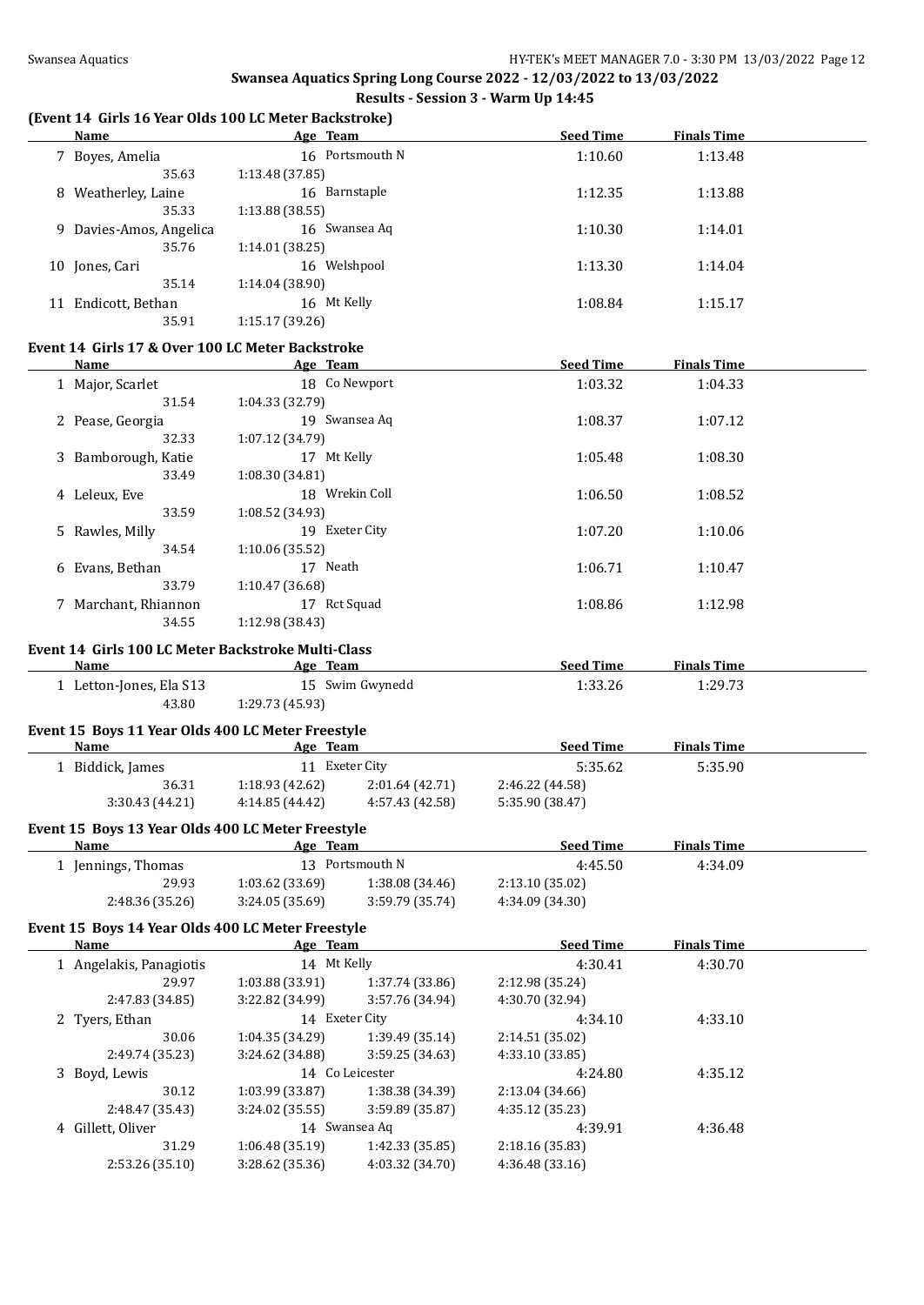#### **(Event 15 Boys 14 Year Olds 400 LC Meter Freestyle)**

| Name                    | Age Team        |                                     | <b>Seed Time</b> | <b>Finals Time</b> |  |
|-------------------------|-----------------|-------------------------------------|------------------|--------------------|--|
| 5 McCauley-Wright, Adam |                 | 14 Portsmouth N                     | 4:44.92          | 4:38.87            |  |
| 30.27                   |                 | $1:05.52(35.25)$ $1:41.46(35.94)$   | 2:17.71 (36.25)  |                    |  |
| 2:52.99 (35.28)         |                 | $3:29.23(36.24)$ $4:04.46(35.23)$   | 4:38.87 (34.41)  |                    |  |
| 6 Parrott, Thomas       | 14 Mt Kelly     |                                     | 4:40.60          | 4:41.90            |  |
| 30.90                   |                 | $1:05.21(34.31)$ $1:41.10(35.89)$   | 2:17.37 (36.27)  |                    |  |
| 2:53.76 (36.39)         |                 | $3:30.07(36.31)$ $4:06.96(36.89)$   | 4:41.90 (34.94)  |                    |  |
| 7 James, Ioan           |                 | 14 Bridgend Cty                     | 4:41.91          | 4:46.15            |  |
| 31.58                   |                 | $1:07.67(36.09)$ $1:43.76(36.09)$   | 2:20.40 (36.64)  |                    |  |
| 2:56.86(36.46)          |                 | $3:33.90(37.04)$ $4:10.71(36.81)$   | 4:46.15(35.44)   |                    |  |
| 8 Fitch, Lewis          |                 | 14 Co Leicester                     | 4:48.10          | 4:49.14            |  |
| 31.99                   |                 | $1:08.01(36.02)$ $1:45.28(37.27)$   | 2:22.91 (37.63)  |                    |  |
| 2:59.58 (36.67)         |                 | $3:36.71(37.13)$ $4:13.40(36.69)$   | 4:49.14 (35.74)  |                    |  |
| 9 Cressey-Rodgers, Huw  |                 | 14 Nofio S Gar                      | 4:52.30          | 4:49.44            |  |
| 32.85                   |                 | $1:09.08(36.23)$ $1:45.92(36.84)$   | 2:23.69(37.77)   |                    |  |
| 3:01.57(37.88)          |                 | $3:39.29(37.72)$ $4:16.19(36.90)$   | 4:49.44 (33.25)  |                    |  |
| 10 Ford, Ethan          |                 | 14 Co Leicester                     | 4:44.90          | 4:53.79            |  |
| 31.95                   |                 | $1:08.55(36.60)$ $1:46.28(37.73)$   | 2:24.06 (37.78)  |                    |  |
| 3:01.89(37.83)          |                 | $3:40.25(38.36)$ $4:17.70(37.45)$   | 4:53.79 (36.09)  |                    |  |
| 11 Ivanov, Yoan         | 14 Redditch     |                                     | 4:58.00          | 4:54.39            |  |
| 31.25                   |                 | $1:07.55(36.30)$ $1:45.57(38.02)$   | 2:23.76 (38.19)  |                    |  |
| 3:02.57(38.81)          |                 | $3:41.21(38.64)$ $4:19.22(38.01)$   | 4:54.39 (35.17)  |                    |  |
| 12 Elliott, Theo        |                 | 14 Exeter City                      | 4:46.30          | 4:54.51            |  |
| 31.65                   |                 | $1:08.34(36.69)$ $1:45.87(37.53)$   | 2:24.16 (38.29)  |                    |  |
| 3:01.82(37.66)          |                 | $3:40.32$ (38.50) $4:17.57$ (37.25) | 4:54.51 (36.94)  |                    |  |
| 13 Jones, Harrison      | 14 Bridgend Cty |                                     | 4:57.10          | 4:59.09            |  |
| 32.58                   |                 | $1:09.59(37.01)$ $1:48.55(38.96)$   | 2:28.26 (39.71)  |                    |  |
| 3:08.18(39.92)          | 3:46.47 (38.29) | 4:23.99 (37.52)                     | 4:59.09(35.10)   |                    |  |

### **Event 15 Boys 15 Year Olds 400 LC Meter Freestyle**

 $\mathcal{L}$ 

| Name                     | Age Team        |                                   | <b>Seed Time</b> | <b>Finals Time</b> |  |
|--------------------------|-----------------|-----------------------------------|------------------|--------------------|--|
| 1 Thomson, Fergus        | 15 Mt Kelly     |                                   | 4:22.09          | 4:18.58            |  |
| 28.48                    | 59.86 (31.38)   | 1:32.63 (32.77)                   | 2:05.91 (33.28)  |                    |  |
| 2:39.15 (33.24)          | 3:12.48 (33.33) | 3:45.70 (33.22)                   | 4:18.58 (32.88)  |                    |  |
| 2 Harris, Daniel         |                 | 15 Co Leicester                   | 4:23.90          | 4:25.63            |  |
| 29.72                    | 1:02.37(32.65)  | 1:36.43 (34.06)                   | 2:11.05 (34.62)  |                    |  |
| 2:45.05(34.00)           | 3:19.07(34.02)  | 3:52.99 (33.92)                   | 4:25.63 (32.64)  |                    |  |
| 3 Carver, Wil            |                 | 15 Swansea Aq                     | 4:37.10          | 4:34.58            |  |
| 30.10                    | 1:03.28 (33.18) | 1:37.96 (34.68)                   | 2:12.90 (34.94)  |                    |  |
| 2:47.98 (35.08)          |                 | $3:23.97(35.99)$ $3:59.55(35.58)$ | 4:34.58 (35.03)  |                    |  |
| 4 James, Charlie         |                 | 15 Co Leicester                   | 4:28.90          | 4:36.83            |  |
| 30.10                    | 1:03.84 (33.74) | 1:39.20 (35.36)                   | 2:14.88 (35.68)  |                    |  |
| 2:50.12 (35.24)          | 3:25.82 (35.70) | 4:02.27 (36.45)                   | 4:36.83(34.56)   |                    |  |
| 5 Morgan, Lewis          |                 | 15 Bridgend Cty                   | 4:34.95          | 4:40.59            |  |
| 31.07                    |                 | $1:05.94(34.87)$ $1:41.72(35.78)$ | 2:17.93 (36.21)  |                    |  |
| 2:53.82 (35.89)          |                 | $3:29.63(35.81)$ $4:05.56(35.93)$ | 4:40.59 (35.03)  |                    |  |
| 6 Mycock, Matthew        | 15 Exeter City  |                                   | 4:43.30          | 4:46.61            |  |
| 32.18                    |                 | $1:07.44(35.26)$ $1:43.41(35.97)$ | 2:19.62 (36.21)  |                    |  |
| 2:55.90 (36.28)          | 3:32.94 (37.04) | 4:09.94 (37.00)                   | 4:46.61(36.67)   |                    |  |
| 7 Gifford-Groves, Ashton | 15 Mt Kelly     |                                   | 4:29.46          | 4:49.41            |  |
| 30.33                    |                 | $1:06.36(36.03)$ $1:43.26(36.90)$ | 2:20.67 (37.41)  |                    |  |
| 2:57.66 (36.99)          | 3:35.27 (37.61) | 4:12.28 (37.01)                   | 4:49.41 (37.13)  |                    |  |
| 8 Fleet, Harry           |                 | 15 Co Leicester                   | 4:55.90          | 4:51.53            |  |
| 31.98                    | 1:07.04(35.06)  | 1:43.16 (36.12)                   | 2:20.23 (37.07)  |                    |  |
| 2:57.86 (37.63)          | 3:36.22 (38.36) | 4:14.71 (38.49)                   | 4:51.53 (36.82)  |                    |  |
| 9 Williams, Cai          |                 | 15 Bridgend Cty                   | 4:48.10          | 4:51.92            |  |
| 32.39                    | 1:08.95 (36.56) | 1:46.12 (37.17)                   | 2:22.78 (36.66)  |                    |  |
| 3:00.43 (37.65)          | 3:37.72 (37.29) | 4:16.04 (38.32)                   | 4:51.92 (35.88)  |                    |  |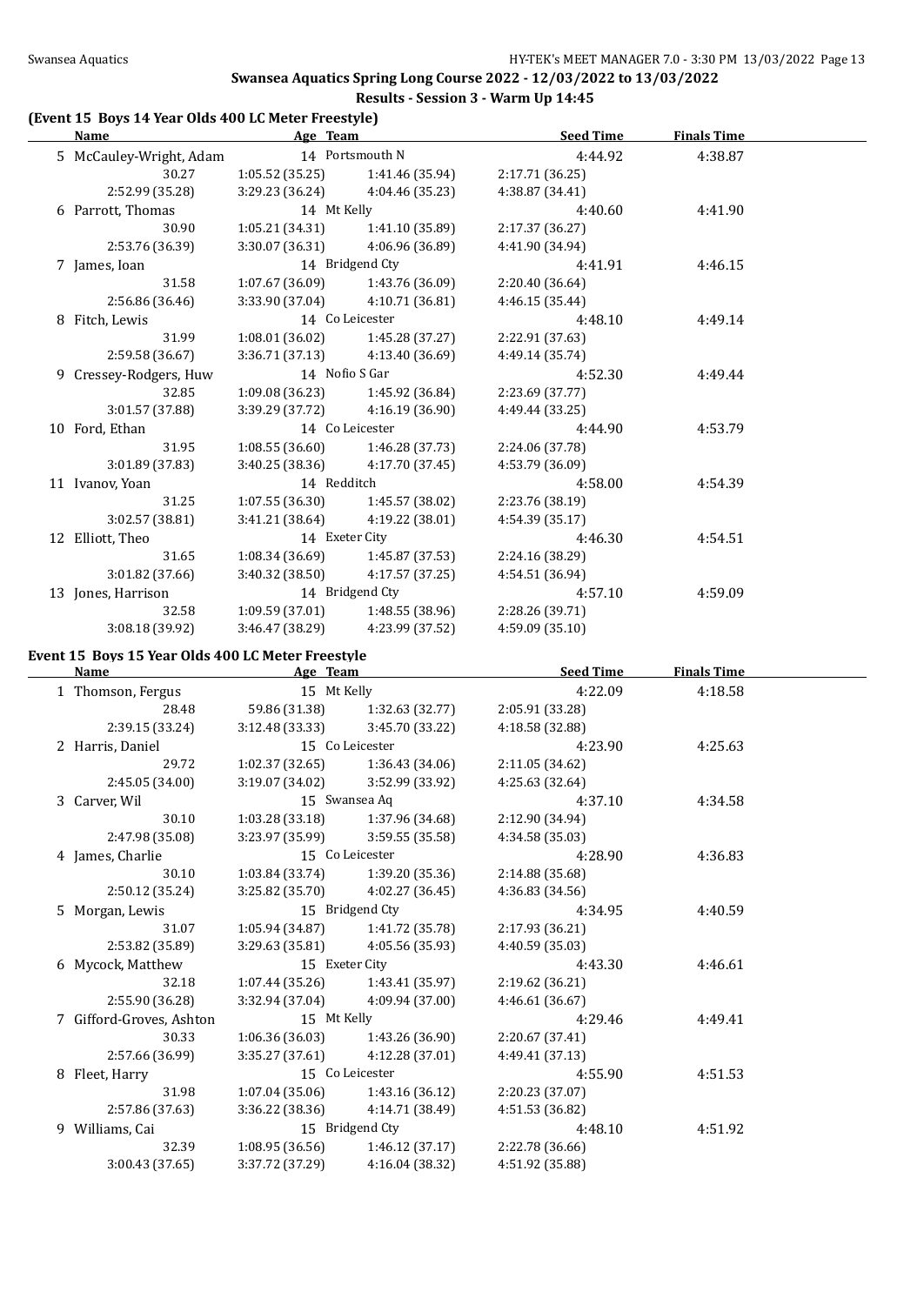## **Swansea Aquatics Spring Long Course 2022 - 12/03/2022 to 13/03/2022**

#### **Results - Session 3 - Warm Up 14:45 (Event 15 Boys 15 Year Olds 400 LC Meter Freestyle)**

| (Event 15 Boys 15 Year Olds 400 LC Meter Freestyle)<br>Name | Age Team        |                                   | <b>Seed Time</b> | <b>Finals Time</b> |  |
|-------------------------------------------------------------|-----------------|-----------------------------------|------------------|--------------------|--|
| 10 Whittaker, Daniel                                        |                 | 15 Bridgend Cty                   | 4:59.90          | 4:59.06            |  |
| 31.71                                                       | 1:07.44 (35.73) | 1:45.43 (37.99)                   | 2:24.69 (39.26)  |                    |  |
| 3:04.72(40.03)                                              | 3:44.87(40.15)  | 4:24.20 (39.33)                   | 4:59.06 (34.86)  |                    |  |
| Event 15 Boys 16 Year Olds 400 LC Meter Freestyle           |                 |                                   |                  |                    |  |
| <b>Name</b>                                                 | Age Team        |                                   | <b>Seed Time</b> | <b>Finals Time</b> |  |
| 1 Davies, Anthony                                           | 16 Mt Kelly     |                                   | 4:16.52          | 4:15.49            |  |
| 29.06                                                       |                 | $1:00.85(31.79)$ $1:33.25(32.40)$ | 2:05.63 (32.38)  |                    |  |
| 2:38.25 (32.62)                                             | 3:10.85(32.60)  | 3:43.81 (32.96)                   | 4:15.49 (31.68)  |                    |  |
| 2 Moore, George                                             |                 | 16 Co Leicester                   | 4:18.20          | 4:15.76            |  |
| 28.55                                                       |                 | $1:00.68(32.13)$ $1:33.19(32.51)$ | 2:06.21 (33.02)  |                    |  |
| 2:38.33 (32.12)                                             | 3:11.07(32.74)  | 3:43.46 (32.39)                   | 4:15.76 (32.30)  |                    |  |
| 3 Cummings-Candal, James                                    |                 | 16 Portsmouth N                   | 4:15.46          | 4:21.26            |  |
| 28.43                                                       |                 | 1:00.23 (31.80) 1:32.72 (32.49)   | 2:05.83(33.11)   |                    |  |
| 2:39.27 (33.44)                                             | 3:13.37(34.10)  | 3:47.71 (34.34)                   | 4:21.26 (33.55)  |                    |  |
| 4 Kelly, Magnus                                             | 16 Mt Kelly     |                                   | 4:28.13          | 4:22.84            |  |
| 28.47                                                       | 1:01.30(32.83)  | 1:34.76 (33.46)                   | 2:08.58 (33.82)  |                    |  |
| 2:42.56 (33.98)                                             | 3:16.80(34.24)  | 3:50.74 (33.94)                   | 4:22.84 (32.10)  |                    |  |
| 5 Poynter, Harry                                            |                 | 16 Portsmouth N                   | 4:41.79          | 4:44.22            |  |
| 30.94                                                       |                 | $1:06.21(35.27)$ $1:42.30(36.09)$ | 2:18.93 (36.63)  |                    |  |
| 2:55.27 (36.34)                                             | 3:31.92(36.65)  | 4:08.47 (36.55)                   | 4:44.22 (35.75)  |                    |  |
| 6 Catling, Finlay                                           | 16 C Dolphins   |                                   | 4:43.08          | 4:51.77            |  |
| 32.14                                                       |                 | $1:07.53(35.39)$ $1:44.30(36.77)$ | 2:21.89 (37.59)  |                    |  |
| 2:59.97 (38.08)                                             | 3:37.81(37.84)  | 4:15.47(37.66)                    | 4:51.77 (36.30)  |                    |  |
| 7 Willis, Morgan                                            | 16 Neath        |                                   | 4:57.00          | 4:56.57            |  |
| 32.41                                                       | 1:08.61(36.20)  | 1:45.50 (36.89)                   | 2:23.14 (37.64)  |                    |  |
| 3:01.07 (37.93)                                             | 3:40.24(39.17)  | 4:19.26 (39.02)                   | 4:56.57 (37.31)  |                    |  |
| Event 15 Boys 17 & Over 400 LC Meter Freestyle              |                 |                                   |                  |                    |  |
| Name                                                        | Age Team        |                                   | <b>Seed Time</b> | <b>Finals Time</b> |  |
| 1 Beamer, Thomas                                            |                 | 19 Swansea Aq                     | 4:01.80          | 4:07.93            |  |
| 28.10                                                       |                 | 58.87 (30.77) 1:30.43 (31.56)     | 2:01.96 (31.53)  |                    |  |

| 28.10                   | 58.87 (30.77)   | 1:30.43(31.56)  | 2:01.96 (31.53) |         |  |
|-------------------------|-----------------|-----------------|-----------------|---------|--|
| 2:33.61 (31.65)         | 3:05.59 (31.98) | 3:37.14(31.55)  | 4:07.93 (30.79) |         |  |
| 2 McCann, Sean          |                 | 17 Co Leicester | 4:08.70         | 4:10.12 |  |
| 28.19                   | 59.37 (31.18)   | 1:31.48(32.11)  | 2:03.80 (32.32) |         |  |
| 2:36.07 (32.27)         | 3:08.33(32.26)  | 3:40.40 (32.07) | 4:10.12 (29.72) |         |  |
| 3 Holland, Benjamin     | 18 Mt Kelly     |                 | 4:18.58         | 4:21.98 |  |
| 29.04                   | 1:01.61(32.57)  | 1:34.81(33.20)  | 2:08.52 (33.71) |         |  |
| 2:42.05 (33.53)         | 3:15.42 (33.37) | 3:49.23 (33.81) | 4:21.98 (32.75) |         |  |
| 4 Cressey-Rodgers, Ioan | 17 Nofio S Gar  |                 | 4:23.90         | 4:22.76 |  |
| 29.87                   | 1:03.50 (33.63) | 1:37.65 (34.15) | 2:11.26 (33.61) |         |  |
| 2:44.66 (33.40)         | 3:17.75 (33.09) | 3:50.88 (33.13) | 4:22.76 (31.88) |         |  |
| 5 Hazell, Charlie       | 17 Mt Kelly     |                 | 4:27.43         | 4:22.77 |  |
| 29.85                   | 1:03.31 (33.46) | 1:37.16 (33.85) | 2:10.55 (33.39) |         |  |
| 2:44.33 (33.78)         | 3:17.97 (33.64) | 3:50.98 (33.01) | 4:22.77 (31.79) |         |  |
| 6 Lencioni, Aurelio     | 17 Redditch     |                 | 4:22.40         | 4:25.30 |  |
| 29.21                   | 1:02.02 (32.81) | 1:35.91 (33.89) | 2:10.11 (34.20) |         |  |
| 2:44.30 (34.19)         | 3:18.80(34.50)  | 3:52.34(33.54)  | 4:25.30 (32.96) |         |  |
| 7 Chapman, Nathan       | 17 Mt Kelly     |                 | 4:21.10         | 4:26.94 |  |
| 30.35                   | 1:03.63(33.28)  | 1:37.47 (33.84) | 2:11.97(34.50)  |         |  |
| 2:45.75 (33.78)         | 3:19.89(34.14)  | 3:53.94 (34.05) | 4:26.94 (33.00) |         |  |
| 8 Melrose, Henry        |                 | 19 Swansea Aq   | 4:18.67         | 4:27.42 |  |
| 28.45                   | 1:00.67 (32.22) | 1:33.91 (33.24) | 2:07.55 (33.64) |         |  |
| 2:41.72 (34.17)         | 3:17.33(35.61)  | 3:52.37 (35.04) | 4:27.42 (35.05) |         |  |
| 9 Edwards, Liam         | 18 Nofio S Gar  |                 | 4:33.20         | 4:40.03 |  |
| 31.94                   | 1:06.43(34.49)  | 1:42.28(35.85)  | 2:18.43 (36.15) |         |  |
| 2:54.61 (36.18)         | 3:31.12 (36.51) | 4:07.03 (35.91) | 4:40.03 (33.00) |         |  |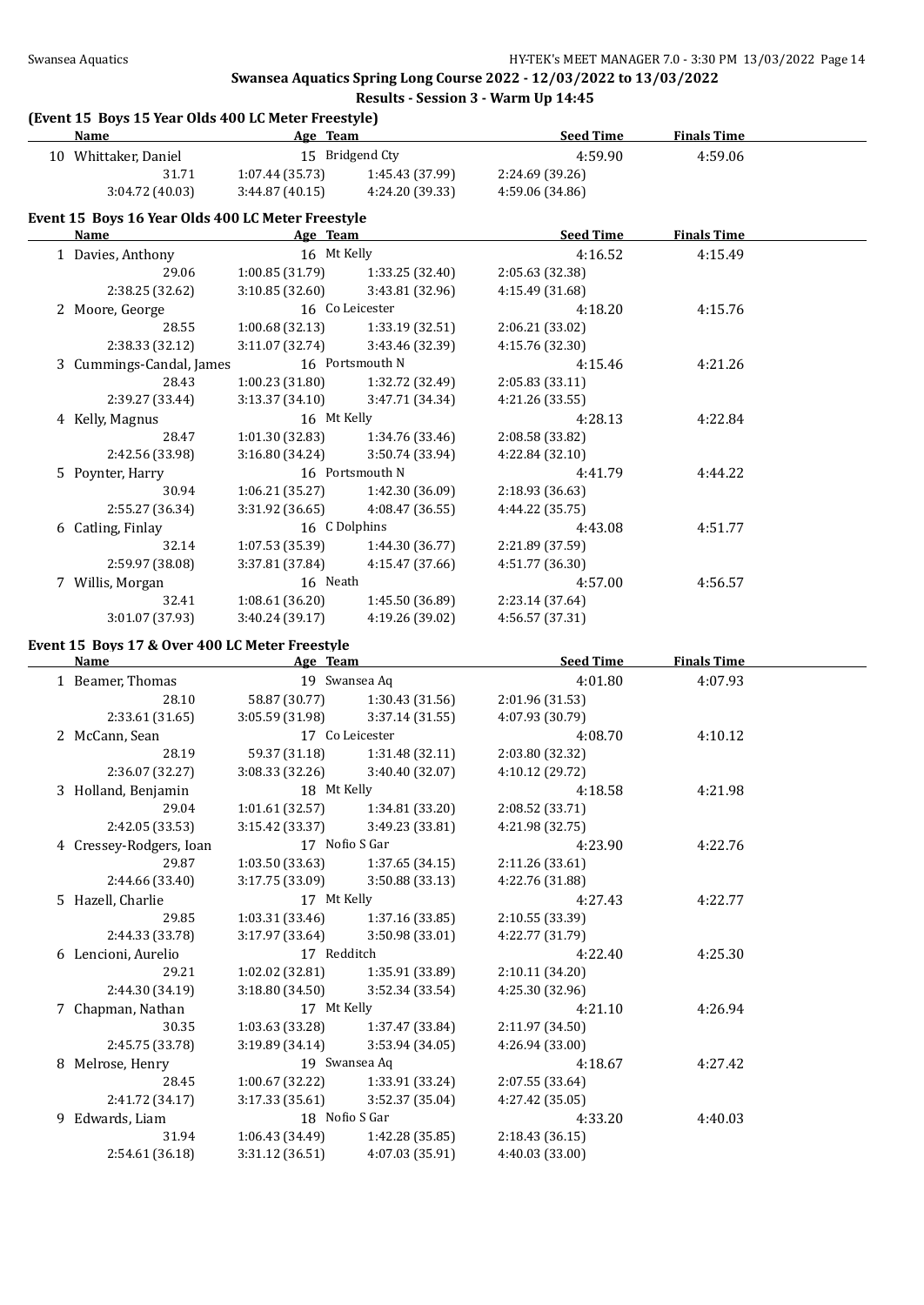|    | Event 15 Boys 400 LC Meter Freestyle Multi-Class<br>Name |                 | Age Team           | <b>Seed Time</b> | <b>Finals Time</b> |  |
|----|----------------------------------------------------------|-----------------|--------------------|------------------|--------------------|--|
|    | 1 Navarro-Barber, Tomas S9                               |                 | 17 Portsmouth N    | 4:46.90          | 4:59.60            |  |
|    | 30.94                                                    | 1:05.94 (35.00) | 1:44.14 (38.20)    | 2:23.71 (39.57)  |                    |  |
|    | 3:04.06 (40.35)                                          | 3:43.59 (39.53) | 4:22.27 (38.68)    | 4:59.60 (37.33)  |                    |  |
|    | 2 Williams, Sebastian S6                                 |                 | 17 Mt Kelly        | 6:05.77          | 5:57.16            |  |
|    | 40.09                                                    | 1:24.04 (43.95) | 2:09.59 (45.55)    | 2:54.99 (45.40)  |                    |  |
|    | 3:40.93 (45.94)                                          | 4:26.99 (46.06) | 5:13.34 (46.35)    | 5:57.16 (43.82)  |                    |  |
|    | Event 16 Girls 11 Year Olds 50 LC Meter Breaststroke     |                 |                    |                  |                    |  |
|    | Name                                                     |                 | Age Team           | <b>Seed Time</b> | <b>Finals Time</b> |  |
|    | 1 Lee, Ho Ching                                          |                 | 11 Co Cardiff      | 41.44            | 43.43              |  |
|    | 2 Lewis, Orla Rose                                       |                 | 11 Co Cardiff      | 43.21            | 43.78              |  |
|    | 3 Agoston, Alexia                                        |                 | 11 Redditch        | 46.10            | 44.89              |  |
|    | 4 Andrews, Bella                                         |                 | 11 Co Newport      | 47.53            | 48.40              |  |
| 5. | Evans, Gwennan                                           |                 | 11 Co Newport      | 48.01            | 48.93              |  |
|    | 6 Knight, Lily                                           |                 | 11 C Dolphins      | 51.10            | 49.04              |  |
|    | 7 Griffiths, Gwenan                                      |                 | 11 Swansea Aq      | 49.30            | 49.13              |  |
|    | 8 Jones, Isabella                                        |                 | 11 Bridgend Cty    | 50.30            | 49.41              |  |
|    |                                                          |                 |                    |                  |                    |  |
|    | Event 16 Girls 12 Year Olds 50 LC Meter Breaststroke     |                 |                    |                  |                    |  |
|    | Name                                                     |                 | Age Team           | <b>Seed Time</b> | <b>Finals Time</b> |  |
|    | 1 Gardener, Hannah                                       |                 | 12 Bridgend Cty    | 39.09            | 40.33              |  |
|    | 2 Dwyfor-Clark, Efa                                      |                 | 12 Swim Gwynedd    | 40.79            | 42.27              |  |
| 3. | Montague, Keira                                          |                 | 12 Pembs Cty       | 44.60            | 43.11              |  |
|    | 4 Williams, Marys                                        |                 | 12 Swansea Aq      | 42.70            | 43.78              |  |
| 5  | James, Grace                                             |                 | 12 Bridgend Cty    | 46.28            | 44.44              |  |
|    | 6 Davies, Ellen                                          |                 | 12 Chirk           | 43.30            | 44.55              |  |
| 7. | Davies, Sian                                             |                 | 12 Mt Kelly        | 44.78            | 44.64              |  |
|    | 8 Davies, Brianna                                        |                 | 12 Mt Kelly        | 44.56            | 45.17              |  |
|    | Event 16 Girls 13 Year Olds 50 LC Meter Breaststroke     |                 |                    |                  |                    |  |
|    | Name                                                     |                 | Age Team           | <b>Seed Time</b> | <b>Finals Time</b> |  |
|    | 1 Collyer, Mabli                                         |                 | 13 Swansea Aq      | 33.92            | 34.73              |  |
|    | 2 Evans, Sophie                                          |                 | 13 Nofio S Gar     | 36.13            | 35.42              |  |
| 3  | Morgan, Carys                                            |                 | 13 Welshpool       | 35.66            | 35.87              |  |
|    | 4 Dunbar, Niamh                                          |                 | 13 Co Leicester    | 37.30            | 35.89              |  |
| 5  | Gibson, Mari                                             |                 | 13 Co Cardiff      | 39.06            | 36.92              |  |
|    | 6 Statham-Gill, Sophie                                   |                 | 13 Co Leicester    | 38.30            | 37.75              |  |
|    | 7 Jones, Eryn                                            |                 | 13 C Dolphins      | 40.08            | 38.54              |  |
|    | 8 Andrews, Kate                                          | 13              | Co Leicester       | 39.30            | 38.78              |  |
|    | 9 Phillips, Emily                                        | 13              | Neath              | 42.78            | 40.25              |  |
|    | 10 Middleton, Flora                                      | 13              | Redditch           | 40.40            | 40.56              |  |
| 11 | Smith, Amelia                                            | 13              | Co Cardiff         | 43.17            | 40.61              |  |
|    | 12 Tucker, Holly                                         | 13              | Swansea Aq         | 41.76            | 40.96              |  |
|    | 13 Pemberton-Cauvain, Evie                               | 13              | Redditch           | 40.10            | 41.13              |  |
|    | 14 Barnett, Evie                                         | 13              | <b>Exeter City</b> | 40.27            | 42.21              |  |
|    | 15 Miles, Megan                                          | 13              | Pembs Cty          | 43.49            | 42.25              |  |
| 16 | Thomas, Medi                                             | 13              | Swansea Aq         | 41.00            | 42.34              |  |
| 17 | King, Marley                                             | 13              | Penyrheol          | 42.10            | 43.16              |  |
|    | 18 Jones, Evie                                           | 13              | Merthyr Tydf       | 42.48            | 43.44              |  |
|    |                                                          |                 |                    |                  |                    |  |
|    | Event 16 Girls 14 Year Olds 50 LC Meter Breaststroke     |                 |                    |                  |                    |  |
|    | <u>Name</u>                                              |                 | Age Team           | <b>Seed Time</b> | <b>Finals Time</b> |  |
|    | 1 Bissicks, Ella                                         |                 | 14 Swansea Aq      | 35.45            | 35.59              |  |
|    | 2 Day, Hannah                                            |                 | 14 Portsmouth N    | 35.80            | 36.14              |  |
| 3  | Quiller, Nicole                                          |                 | 14 Mt Kelly        | 36.24            | 36.39              |  |
|    | 4 Worthington, Emma                                      |                 | 14 Chirk           | 36.59            | 36.57              |  |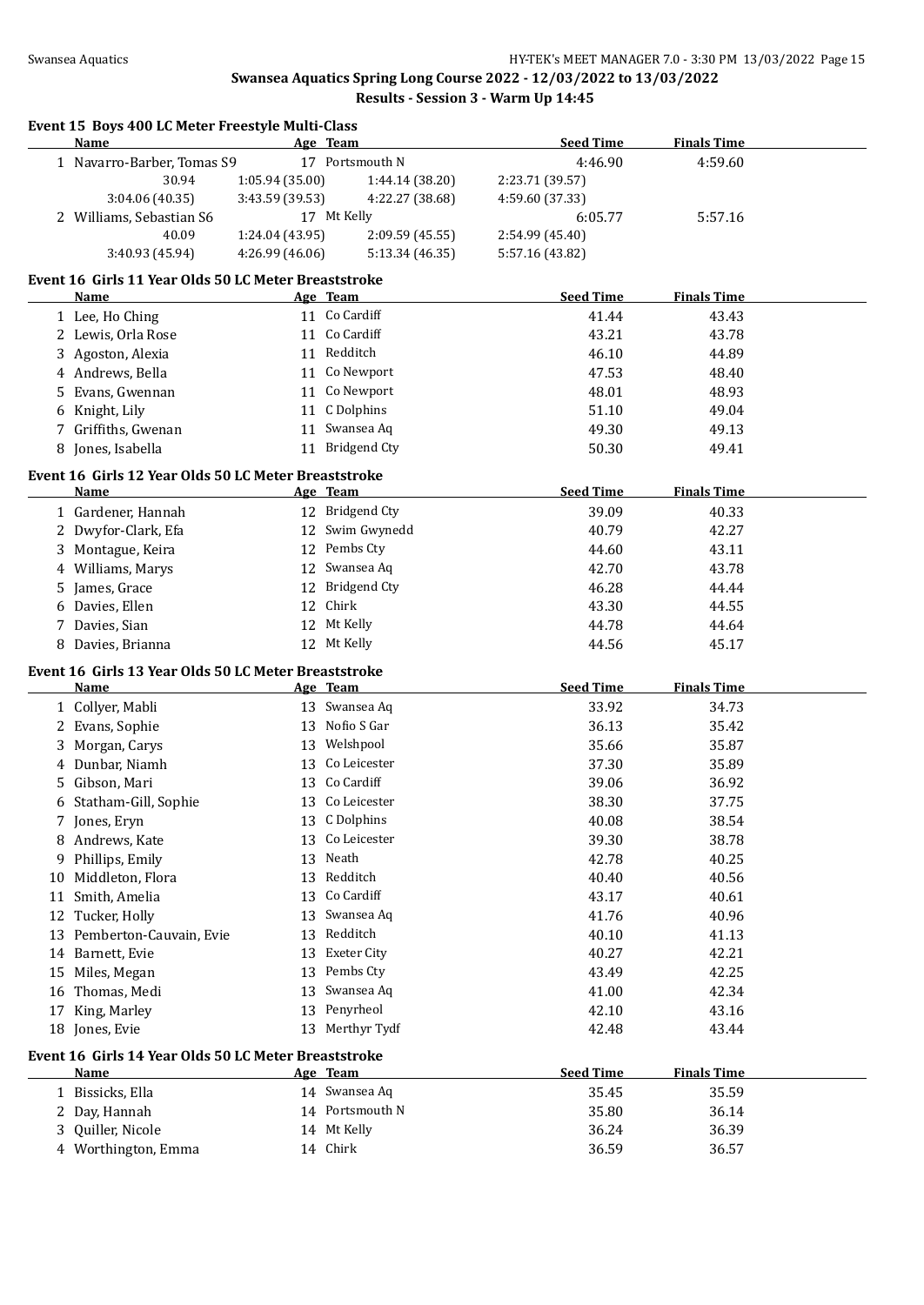## **Swansea Aquatics Spring Long Course 2022 - 12/03/2022 to 13/03/2022**

## **Results - Session 3 - Warm Up 14:45**

#### **(Event 16 Girls 14 Year Olds 50 LC Meter Breaststroke) Name Age Team Seed Time Finals Time**

|    | <u>Name</u>                                          | <u>Age leam</u> | <u>seea lime</u> | <u>rinais lime</u> |  |
|----|------------------------------------------------------|-----------------|------------------|--------------------|--|
|    | 5 Hoare, Isabella                                    | 14 Wyre Forest  | 37.80            | 37.36              |  |
| 6  | Scotchbrook, Poppy                                   | 14 Co Leicester | 37.30            | 38.07              |  |
| 7  | David, Isabelle                                      | 14 Swansea Aq   | 40.72            | 38.76              |  |
| 8  | Evans, Lili                                          | 14 Co Newport   | 38.59            | 39.32              |  |
| 9  | Hale, Gemma                                          | 14 Swansea Aq   | 39.74            | 39.87              |  |
|    | 10 Dillon-Cambridge, Daisy                           | 14 Redditch     | 40.80            | 41.00              |  |
|    | 11 Holmes, Emily                                     | 14 Redditch     | 40.50            | 41.04              |  |
|    | 12 Evans, Mali                                       | 14 Swansea Aq   | 38.39            | 41.10              |  |
|    | 13 Trahearn, Leah                                    | 14 Co Leicester | 40.50            | 41.63              |  |
|    | 14 Williams, Hollie                                  | 14 Nofio S Gar  | 42.40            | 42.66              |  |
|    | 15 Cull, Millie                                      | 14 Bridgend Cty | 42.60            | 45.35              |  |
|    | Event 16 Girls 15 Year Olds 50 LC Meter Breaststroke |                 |                  |                    |  |
|    | Name                                                 | Age Team        | <b>Seed Time</b> | <b>Finals Time</b> |  |
|    | 1 D'Cunha, Jasmine                                   | 15 Mt Kelly     | 33.36            | 33.49              |  |
|    | 2 Phillips, Erin                                     | 15 Swansea Aq   | 36.88            | 36.19              |  |
| 3  | Green, Ashleigh                                      | 15 Redditch     | 36.90            | 37.45              |  |
|    | Sherriff, Esme                                       | 15 Mt Kelly     | 36.81            | 37.81              |  |
| 4  |                                                      | 15 Mt Kelly     | 37.60            |                    |  |
| 5  | Boyle, Felicity                                      | 15 Bridgend Cty | 39.20            | 38.34              |  |
| 6  | Daly, Kirsten                                        | 15 Portsmouth N |                  | 38.76              |  |
| 7  | Robinson, Naomi                                      |                 | 38.20            | 39.02              |  |
|    | 8 Evans, Caitlin                                     | 15 Neath        | 39.57            | 40.47              |  |
|    | Event 16 Girls 16 Year Olds 50 LC Meter Breaststroke |                 |                  |                    |  |
|    | <u>Name</u>                                          | Age Team        | <b>Seed Time</b> | <b>Finals Time</b> |  |
|    | 1 Skelt, Chloe                                       | 16 Mt Kelly     | 33.52            | 33.16              |  |
|    | 2 Roe, Hermione                                      | 16 Mt Kelly     | 34.60            | 34.93              |  |
|    | 3 Lewis, Caera                                       | 16 Pembs Cty    | 35.03            | 35.06              |  |
|    | 4 Robinson, Holly                                    | 16 Mt Kelly     | 34.80            | 36.28              |  |
| 5  | Marsh-Smith, Isabella                                | 16 Swim Gwynedd | 38.23            | 36.76              |  |
| 6  | Van Der Stroom, Isis                                 | 16 Mt Kelly     | 35.69            | 36.81              |  |
| 7  | Nash, Gabriella                                      | 16 Portsmouth N | 37.70            | 37.49              |  |
| 8  | Phillips, Rhianna                                    | 16 Nofio S Gar  | 38.20            | 37.88              |  |
| 9  | Swanston, Jessica                                    | 16 Exeter City  | 38.00            | 38.22              |  |
| 10 | Sweeney, Jessica                                     | 16 Co Newport   | 37.42            | 38.28              |  |
| 11 | Wingfield-Dobbs, Freya                               | 16 Co Leicester | 37.70            | 38.32              |  |
|    | 12 Owen, Elain                                       | 16 Chirk        | 38.40            | 38.63              |  |
|    | 13 Wilkins, Maia                                     | 16 Swansea Aq   | 38.40            | 39.33              |  |
|    | 14 Lewis, Abigail                                    | 16 Neath        | 38.52            | 40.63              |  |
|    | Event 16 Girls 17 & Over 50 LC Meter Breaststroke    |                 |                  |                    |  |
|    | Name                                                 | Age Team        | <b>Seed Time</b> | <b>Finals Time</b> |  |
|    | 1 Stoimenova, Kameliya                               | 19 Bo Newham    | 33.47            | 33.88              |  |
|    | 2 Butler, Georgina                                   | 20 Swansea Aq   | 31.81            | 33.95              |  |
|    | 3 Poynter, Grace                                     | 19 SurreyUni SC | 34.41            | 34.76              |  |
|    | 4 O'Reilly, Carys                                    | 18 Co Leicester | 34.50            | 34.92              |  |
| 5  | Lambert, Imogen                                      | 17 Mt Kelly     | 33.21            | 35.07              |  |
| 6  | Jones, Cadi                                          | 17 Swim Gwynedd | 34.38            | 35.08              |  |
|    |                                                      | 18 Swansea Aq   | 36.15            |                    |  |
| 7  | Cranch, Molly<br>Roberts, Catherine                  | 18 Swim Gwynedd | 35.34            | 35.88<br>36.51     |  |
| 8  |                                                      | 17 Pembs Cty    |                  |                    |  |
| 9  | Lewis, Rachael<br>10 Goodliffe, Faith                | 21 Swansea Aq   | 35.33            | 37.29              |  |
|    |                                                      |                 | 36.00            | 42.37              |  |
|    | Event 17 Boys 11 Year Olds 50 LC Meter Backstroke    |                 |                  |                    |  |
|    | Name                                                 | Age Team        | <b>Seed Time</b> | <b>Finals Time</b> |  |
|    | 1 Major, Maximus                                     | 11 Co Newport   | 35.96            | 34.90              |  |
|    | 2 Gwynfil, Solomon                                   | 11 Co Cardiff   | 39.10            | 37.72              |  |
|    |                                                      |                 |                  |                    |  |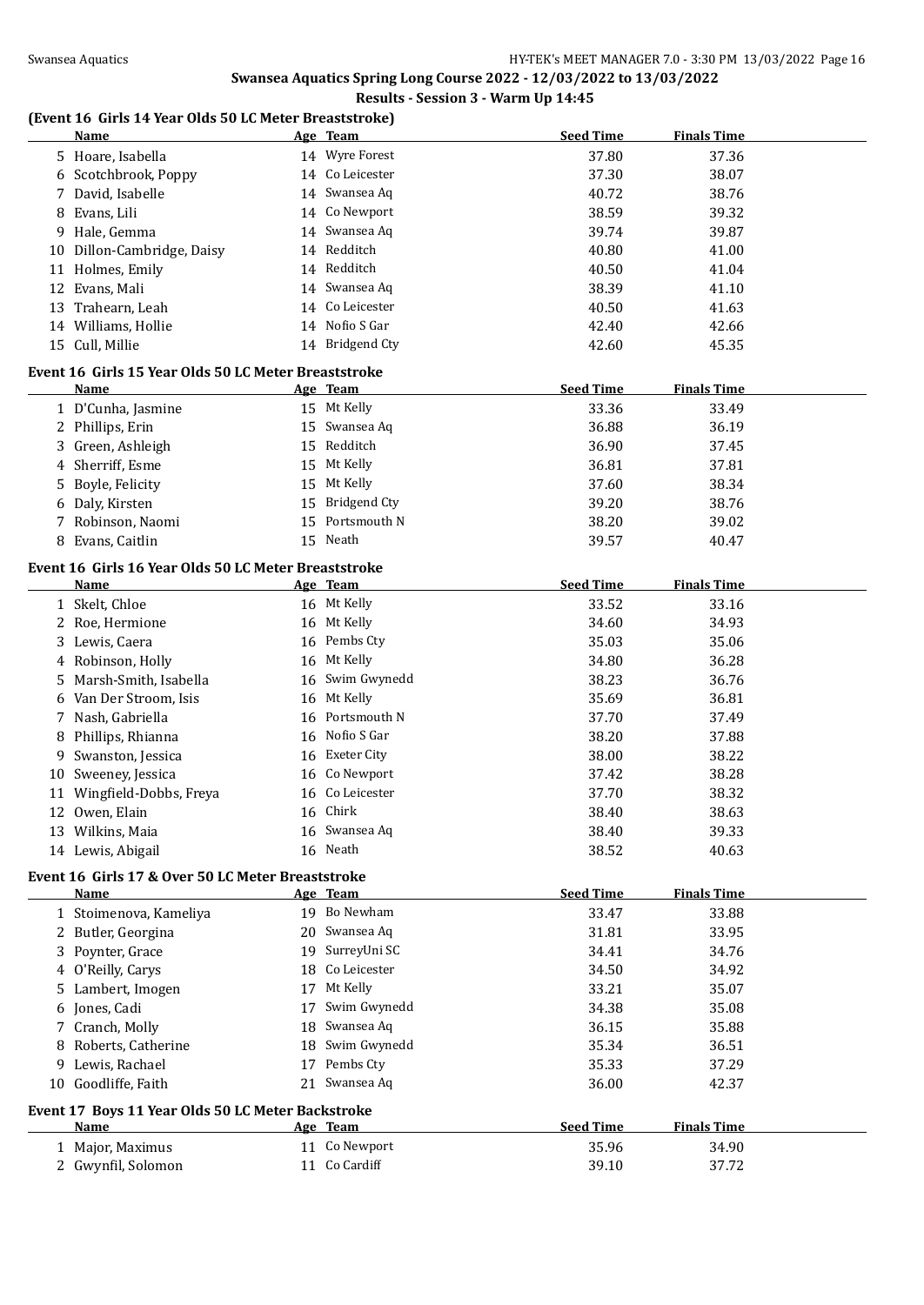| (Event 17 Boys 11 Year Olds 50 LC Meter Backstroke)<br>Name | Age Team        | <b>Seed Time</b> | <b>Finals Time</b> |
|-------------------------------------------------------------|-----------------|------------------|--------------------|
| 3 Agoston, Joseph                                           | 11 Redditch     | 38.60            | 38.78              |
| 4 Whittaker, Luke                                           | 11 Bridgend Cty | 41.30            | 39.43              |
| 5 Douglas, Lucas                                            | 11 Carmarthen   | 40.10            | 40.09              |
| 6 Stokes, William                                           | 11 Redditch     | 39.30            | 40.14              |
| 7 Phillips, Finley                                          | 11 Carmarthen   | 41.80            | 40.91              |
| 8 Biddick, James                                            | 11 Exeter City  | 40.52            | 42.92              |
|                                                             |                 |                  |                    |
| Event 17 Boys 12 Year Olds 50 LC Meter Backstroke<br>Name   | Age Team        | <b>Seed Time</b> | <b>Finals Time</b> |
| 1 Allen, Harry                                              | 12 Exeter City  | 33.78            | 34.32              |
| 2 Hole, Ethan                                               | 12 Co Cardiff   | 39.80            | 36.85              |
| 3 Thomas, Iolo                                              | 12 Neath        | 38.41            | 37.21              |
|                                                             | 12 Haverfordwes | 36.92            | 37.70              |
| 4 Thomas, Sion                                              |                 |                  |                    |
| 5 Brock, Freddy                                             | 12 Rct Squad    | 37.98            | 37.76              |
| 6 Chapman, Coby                                             | 12 Penyrheol    | 39.40            | 39.22              |
| Event 17 Boys 13 Year Olds 50 LC Meter Backstroke           |                 |                  |                    |
| Name                                                        | Age Team        | <b>Seed Time</b> | <b>Finals Time</b> |
| 1 Rhys, Gruff                                               | 13 Swim Gwynedd | 32.11            | 32.31              |
| 2 Jennings, Thomas                                          | 13 Portsmouth N | 32.30            | 32.67              |
| 3 Walters, Macsen                                           | 13 Co Cardiff   | 33.29            | 32.83              |
| 4 Perry, Owen                                               | 13 Redditch     | 32.50            | 32.94              |
| 5 Sellick, Fenn                                             | 13 Swansea Aq   | 34.23            | 33.06              |
| 6 Hardy, Ryan                                               | 13 Welshpool    | 32.28            | 33.14              |
| 7 Davies, Iwan                                              | 13 Co Cardiff   | 34.64            | 33.19              |
| 8 Rixon, Oliver                                             | 13 Co Newport   | 33.70            | 33.58              |
| 9 Davidson, Max                                             | 13 Redditch     | 33.10            | 34.34              |
| 10 Ogden, Dylan                                             | 13 Redditch     | 34.00            | 35.04              |
| 11 Williams, Samuel                                         | 13 Co Cardiff   | 36.45            | 35.65              |
| 12 Evans, Owen                                              | 13 Bridgend Cty | 36.50            | 36.02              |
| 13 Price, George                                            | 13 Swansea Aq   | 36.60            | 36.97              |
| 14 Stokes, Toby                                             | 13 Redditch     | 36.30            | 37.07              |
| Event 17 Boys 14 Year Olds 50 LC Meter Backstroke           |                 |                  |                    |
| Name                                                        | Age Team        | <b>Seed Time</b> | <b>Finals Time</b> |
| 1 Perry, Riley                                              | 14 Redditch     | 30.00            | 31.09              |
| 2 Montgomery, Samuel                                        | 14 Pembs Cty    | 31.35            | 31.19              |
| 3 Blazej, Ivan                                              | 14 Mt Kelly     | 31.55            | 31.82              |
| 4 Hodges, Charlie                                           | 14 Mt Kelly     | 31.69            | 32.08              |
| 5 Gillett, Oliver                                           | 14 Swansea Aq   | 33.34            | 32.25              |
| 6 Upton-Boorman, Liam                                       | 14 Nofio S Gar  | 32.13            | 32.91              |
| 7 Jones, Harrison                                           | 14 Bridgend Cty | 32.85            | 33.45              |
| 8 Aylen, James                                              | 14 Bridgend Cty | 33.80            | 33.62              |
| 9 Richardson, Osian                                         | 14 Swansea Aq   | 34.20            | 34.79              |
| 10 McCauley-Wright, Adam                                    | 14 Portsmouth N | 34.20            | 34.95              |
| Event 17 Boys 15 Year Olds 50 LC Meter Backstroke           |                 |                  |                    |
| <b>Name</b>                                                 | Age Team        | <b>Seed Time</b> | <b>Finals Time</b> |
| 1 Thomson, Fergus                                           | 15 Mt Kelly     | 27.57            | 28.91              |
| 2 Davies, Evan                                              | 15 Co Newport   | 29.03            | 29.22              |
| 3 John, Finlay                                              | 15 Bridgend Cty | 30.15            | 29.73              |
| 4 Johnstone, Daniel                                         | 15 Nofio S Gar  | 30.18            | 30.46              |
| 5 Dizon, Matthew                                            | 15 Co Leicester | 30.50            | 30.96              |
| 6 Page, Paul                                                | 15 Co Leicester | 32.62            | 31.98              |
| 7 Sparks, Harry                                             | 15 Nofio S Gar  | 32.40            | 33.14              |
|                                                             | 15 Chirk        | 33.40            | 33.67              |
| 8 Lloyd Lewis, Cemlyn                                       |                 |                  |                    |
| 9 Mycock, Matthew                                           | 15 Exeter City  | 33.20            | 35.01              |